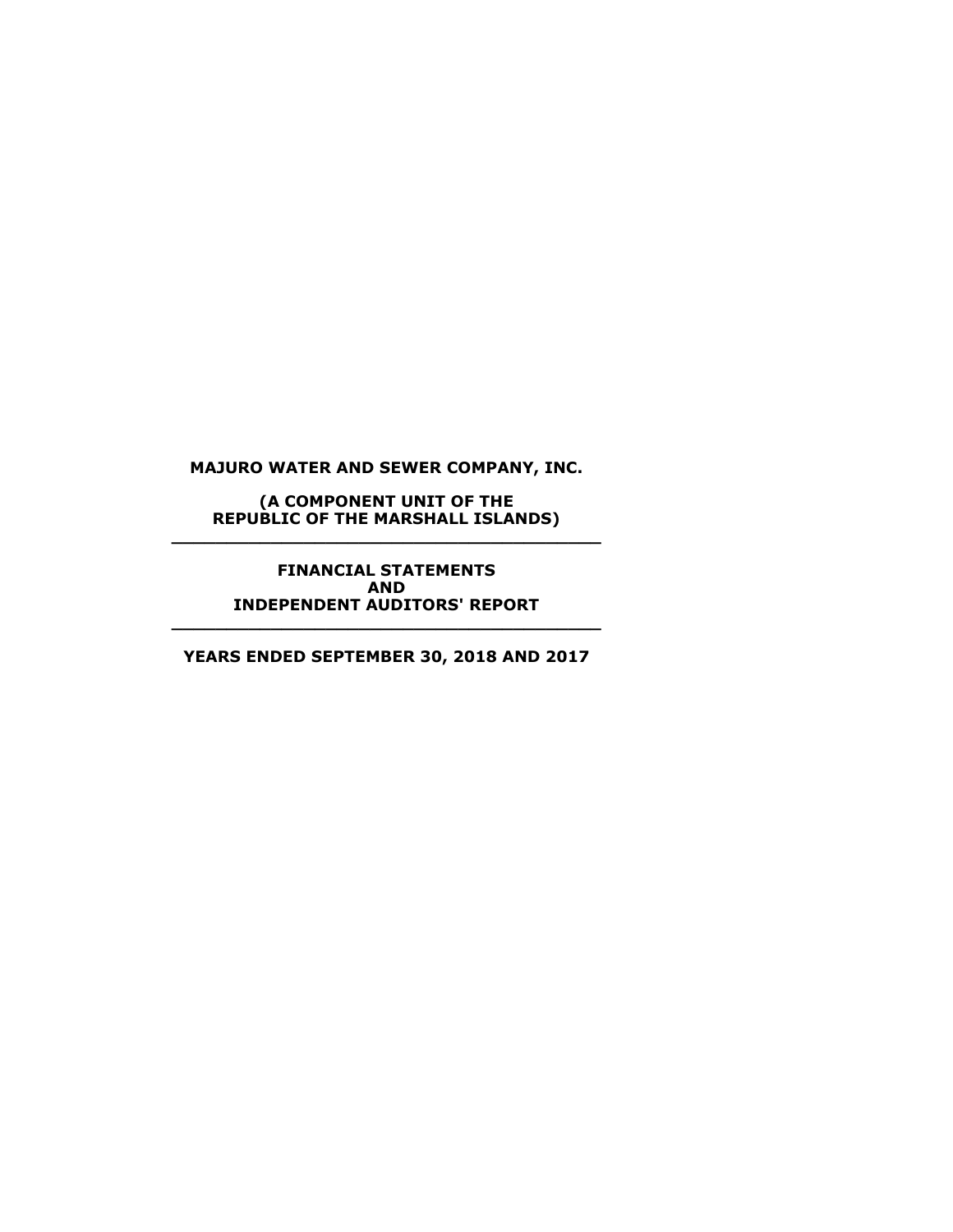Years Ended September 30, 2018 and 2017 Table of Contents

|     |                                                                                                                                                               | <u>Page No.</u> |
|-----|---------------------------------------------------------------------------------------------------------------------------------------------------------------|-----------------|
| Ι.  | INDEPENDENT AUDITORS' REPORT                                                                                                                                  | 1               |
| H.  | MANAGEMENT'S DISCUSSION AND ANALYSIS                                                                                                                          | 3               |
| HL. | FINANCIAL STATEMENTS:                                                                                                                                         |                 |
|     | Statements of Net Position                                                                                                                                    | 7               |
|     | Statements of Revenues, Expenses and Changes in Net Position                                                                                                  | 8               |
|     | Statements of Cash Flows                                                                                                                                      | 9               |
|     | Notes to Financial Statements                                                                                                                                 | 10              |
| IV. | INDEPENDENT AUDITORS' REPORT ON COMPLIANCE WITH<br>LAWS AND REGULATIONS                                                                                       |                 |
|     | Independent Auditors' Report on Internal Control Over<br>Financial Reporting and on Compliance and Other<br>Matters Based on an Audit of Financial Statements |                 |
|     | Performed in Accordance with Government Auditing<br><b>Standards</b>                                                                                          | 19              |
|     | Unresolved Prior Year Findings                                                                                                                                | 21              |
|     |                                                                                                                                                               |                 |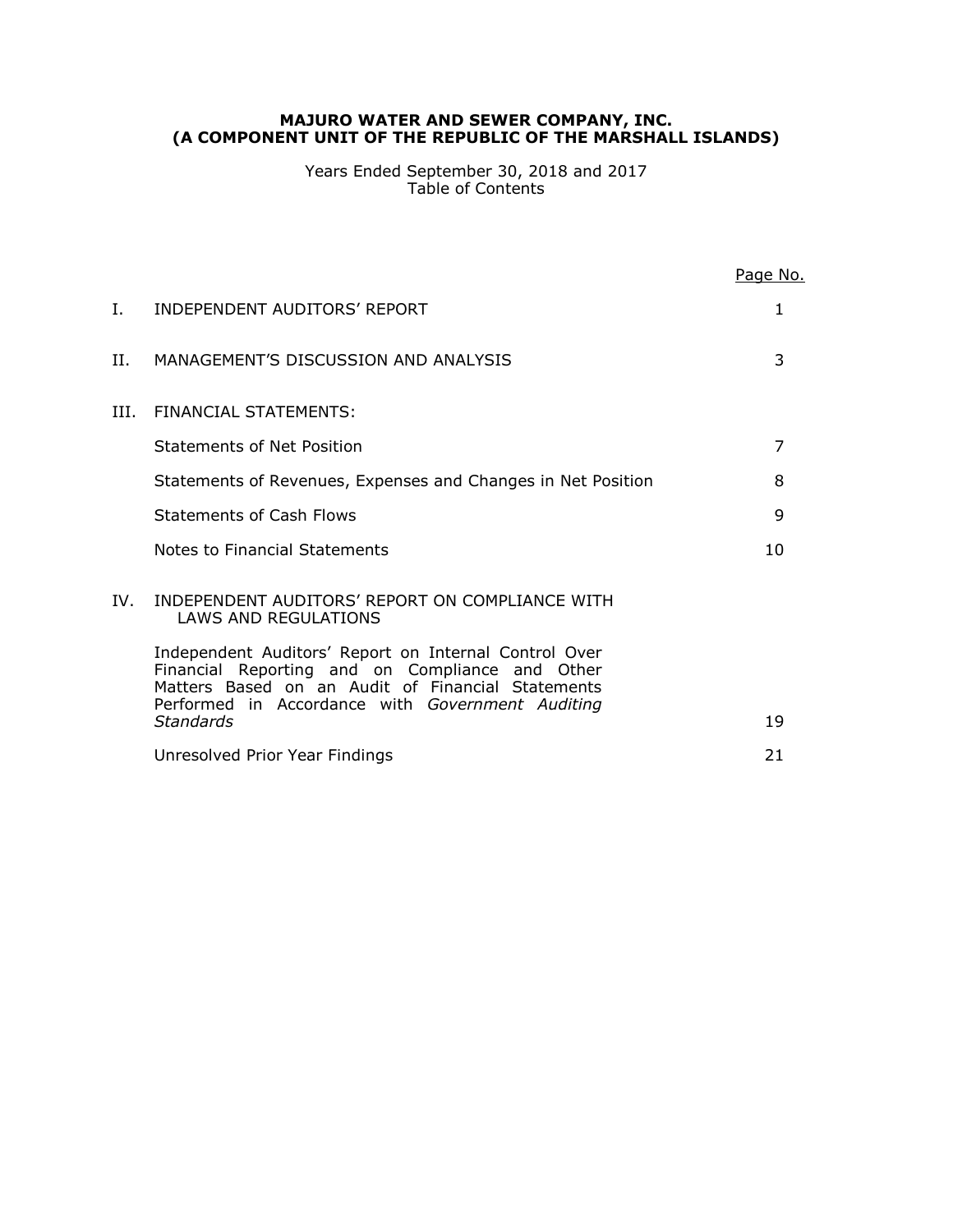# **Deloitte.**

Deloitte & Touche LLP 361 South Marine Corps Drive Tamuning, GU 96913-3973 USA

Tel: +1 (671) 646-3884 Fax: +1 (671) 649-4265

www.deloitte.com

# **INDEPENDENT AUDITORS' REPORT**

Board of Directors Majuro Water and Sewer Company, Inc.:

# **Report on the Financial Statements**

We have audited the accompanying financial statements of Majuro Water and Sewer Company, Inc. (MWSC), a component unit of the Republic of the Marshall Islands, which comprise the statements of net position as of September 30, 2018 and 2017, and the related statements of revenues, expenses and changes in net position and of cash flows for the years then ended, and the related notes to the financial statements.

# *Management's Responsibility for the Financial Statements*

Management is responsible for the preparation and fair presentation of these financial statements in accordance with accounting principles generally accepted in the United States of America; this includes the design, implementation, and maintenance of internal control relevant to the preparation and fair presentation of financial statements that are free from material misstatement, whether due to fraud or error.

# *Auditors' Responsibility*

Our responsibility is to express an opinion on these financial statements based on our audits. We conducted our audits in accordance with auditing standards generally accepted in the United States of America and the standards applicable to financial audits contained in *Government Auditing Standards,* issued by the Comptroller General of the United States. Those standards require that we plan and perform the audit to obtain reasonable assurance about whether the financial statements are free from material misstatement.

An audit involves performing procedures to obtain audit evidence about the amounts and disclosures in the financial statements. The procedures selected depend on the auditor's judgment, including the assessment of the risks of material misstatement of the financial statements, whether due to fraud or error. In making those risk assessments, the auditor considers internal control relevant to the entity's preparation and fair presentation of the financial statements in order to design audit procedures that are appropriate in the circumstances, but not for the purpose of expressing an opinion on the effectiveness of the entity's internal control. Accordingly, we express no such opinion. An audit also includes evaluating the appropriateness of accounting policies used and the reasonableness of significant accounting estimates made by management, as well as evaluating the overall presentation of the financial statements.

We believe that the audit evidence we have obtained is sufficient and appropriate to provide a basis for our audit opinion.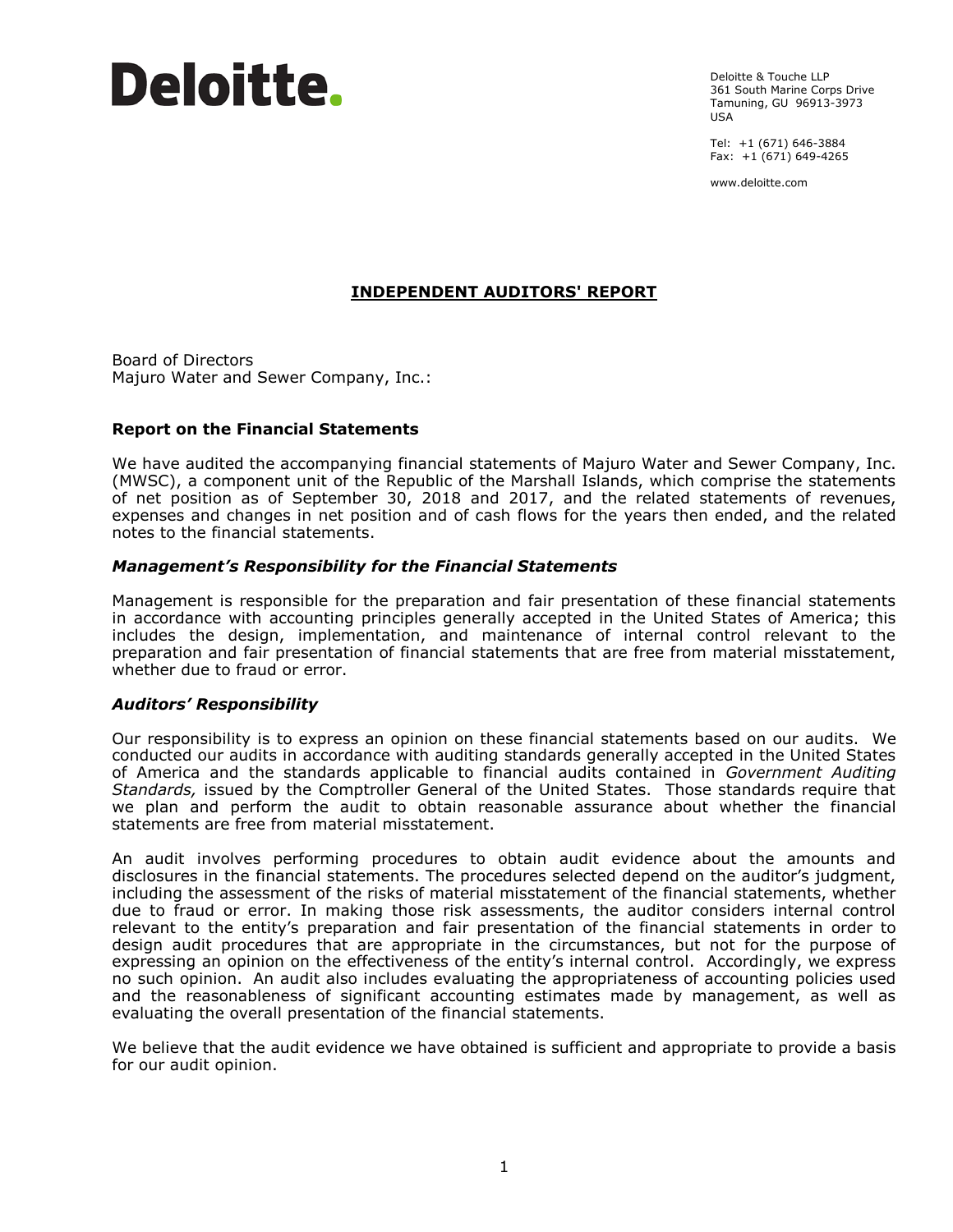# Deloitte.

# *Opinion*

In our opinion, the financial statements referred to above present fairly, in all material respects, the financial position of Majuro Water and Sewer Company, Inc. as of September 30, 2018 and 2017, and the results of its operations and its cash flows for the years then ended in accordance with accounting principles generally accepted in the United States of America.

# *Emphasis-of-Matter*

# *Going Concern*

The accompanying financial statements have been prepared assuming that MWSC will continue as a going concern. As discussed in Note 10 to the financial statements, MWSC's recurring losses from operations raise substantial doubt about its ability to continue as a going concern. Management's plans concerning these matters are also discussed in Note 10 to the financial statements. The financial statements do not include any adjustments that might result from the outcome of this uncertainty. Our opinion is not modified with respect to this matter.

# *Other Matters*

# *Required Supplementary Information*

Accounting principles generally accepted in the United States of America require that the Management's Discussion and Analysis on pages 3 through 6 be presented to supplement the financial statements. Such information, although not a part of the financial statements, is required by the Governmental Accounting Standards Board who considers it to be an essential part of financial reporting for placing the financial statements in an appropriate operational, economic, or historical context. We have applied certain limited procedures to the required supplementary information in accordance with auditing standards generally accepted in the United States of America, which consisted of inquiries of management about the methods of preparing the information and comparing the information for consistency with management's responses to our inquiries, the financial statements, and other knowledge we obtained during our audit of the financial statements. We do not express an opinion or provide any assurance on the information because the limited procedures do not provide us with sufficient evidence to express an opinion or provide any assurance.

# **Other Reporting Required by** *Government Auditing Standards*

In accordance with *Government Auditing Standards*, we have also issued our report dated April 12, 2019, on our consideration of MWSC's internal control over financial reporting and on our tests of its compliance with certain provisions of laws, regulations, contracts, and grant agreements and other matters. The purpose of that report is solely to describe the scope of our testing of internal control over financial reporting and compliance and the results of that testing, and not to provide an opinion on the effectiveness of MWSC's internal control over financial reporting or on compliance. That report is an integral part of an audit performed in accordance with *Government Auditing Standards* in considering MWSC's internal control over financial reporting and compliance.

loite Harlell

April 12, 2019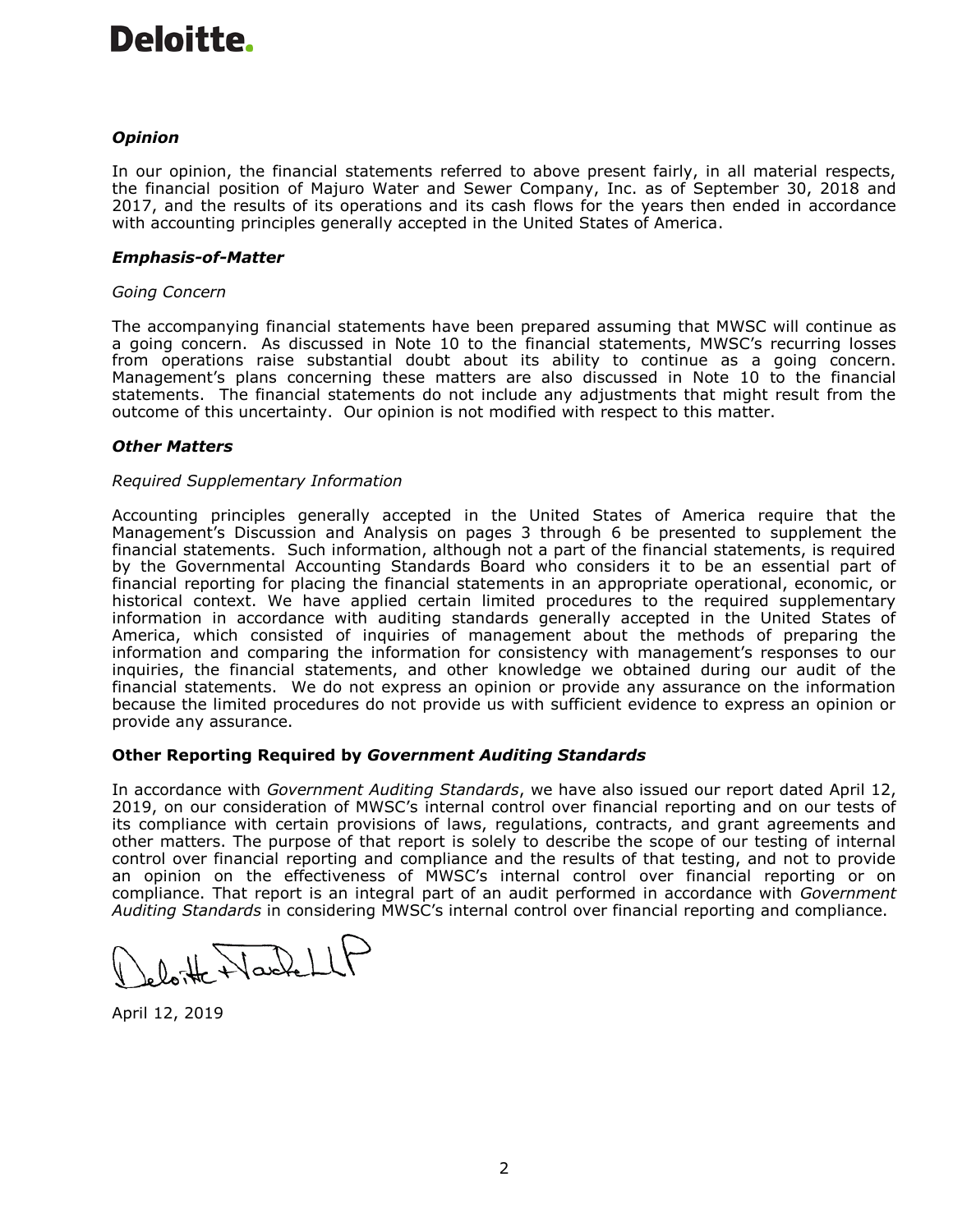Management's Discussion and Analysis Years Ended September 30, 2018 and 2017

# **FINANCIAL HIGHLIGHTS**

Majuro Water and Sewer Company, Inc.'s (MWSC) net position decreased by \$260,432 in 2018 compared to a decrease of \$187,575 in 2017. The significant decrease is mainly due to a decrease in revenues and an increase in operational expenses.

Total operating revenues decreased by \$163,470 from \$1,400,891 in 2017 to \$1,237,421 in 2018. Within the operating revenues, utility billings decreased by \$133,451 from \$1,169,837 in 2017 to \$1,036,386 in 2018. Hook-ups and delivery billing decreased by \$36,346 from \$226,643 in 2017 to \$190,297 in 2018. The significant decrease in revenues is due to less demand in water utility and bulk water. Furthermore, there has been an additional \$212,306 allowance provided for uncollectable accounts in 2018 compared with \$332,104 in 2017.

Operating expenses increased by \$41,099 from \$1,900,503 in 2017 to \$1,941,602 in 2018. The main contributing factor for the increase in operating expenses is an increase in salaries, wages and benefits (\$34,934), electricity (\$45,822), depreciation and amortization (\$88,348), petroleum, oil and lubricants (\$5,822), insurance (\$14,134) and communications (\$2,332), offset by a decrease in spare parts (\$70,354), contractual services (\$9,184), entertainment and food (\$3,010), office supplies (\$4,972), licenses, fees and taxes (\$6,612), travel (\$23,711), chlorine (\$4,254), freight and handling (\$16,847) and repairs and maintenance (\$23,346).

The statement of cash flows net increase in cash was \$434,403 in 2018 compared to a net decrease of \$169,692 in 2017. The operating activities of MWSC resulted in a net cash outflow of \$36,329 in 2018 compared to a net cash inflow of \$9,866 for 2017. The decrease in net cash from operations in 2018 was offset to a degree by an increase in net cash from noncapital financial activities of \$29,052 and net cash from capital and related financing activities of \$441,680.

# **FINANCIAL ANALYSIS OF MWSC**

The statement of net position and the statement of revenues, expenses and changes in net position provide an indication of MWSC's financial condition. MWSC's net position reflects the difference between assets and liabilities. An increase in net position over time typically indicates an improvement in financial condition.

A summary of MWSC's statements of net position is presented below:

|                                                                                 | 2018                                | 2017                               | 2016                                  |
|---------------------------------------------------------------------------------|-------------------------------------|------------------------------------|---------------------------------------|
| Current assets<br>Capital assets, net                                           | 1,007,978<br>\$<br>1,532,746        | 815,375<br>\$<br>1,666,504         | 1,125,681<br>\$<br>1,138,340          |
| Total assets                                                                    | \$2,540,724                         | \$2,481,879                        | \$2,264,021                           |
| <b>Current liabilities</b>                                                      | \$3,124,700                         | \$2,805,423                        | \$2,399,990                           |
| Net position:<br>Net investment in capital assets<br>Restricted<br>Unrestricted | 1,532,746<br>604,242<br>(2,720,964) | 1,666,504<br>85,300<br>(2,075,348) | 1,138,340<br>155,083<br>(1, 429, 392) |
| Total net position                                                              | <u>583,976)</u>                     | <u>(323,544)</u>                   | (135,969)                             |
| Total liabilities and net position                                              | 2,540,724<br>\$                     | \$2,481,879                        | \$2,264,021                           |

As indicated above, total assets increased by \$58,845 from \$2,481,879 in 2017 to \$2,540,724 in 2018.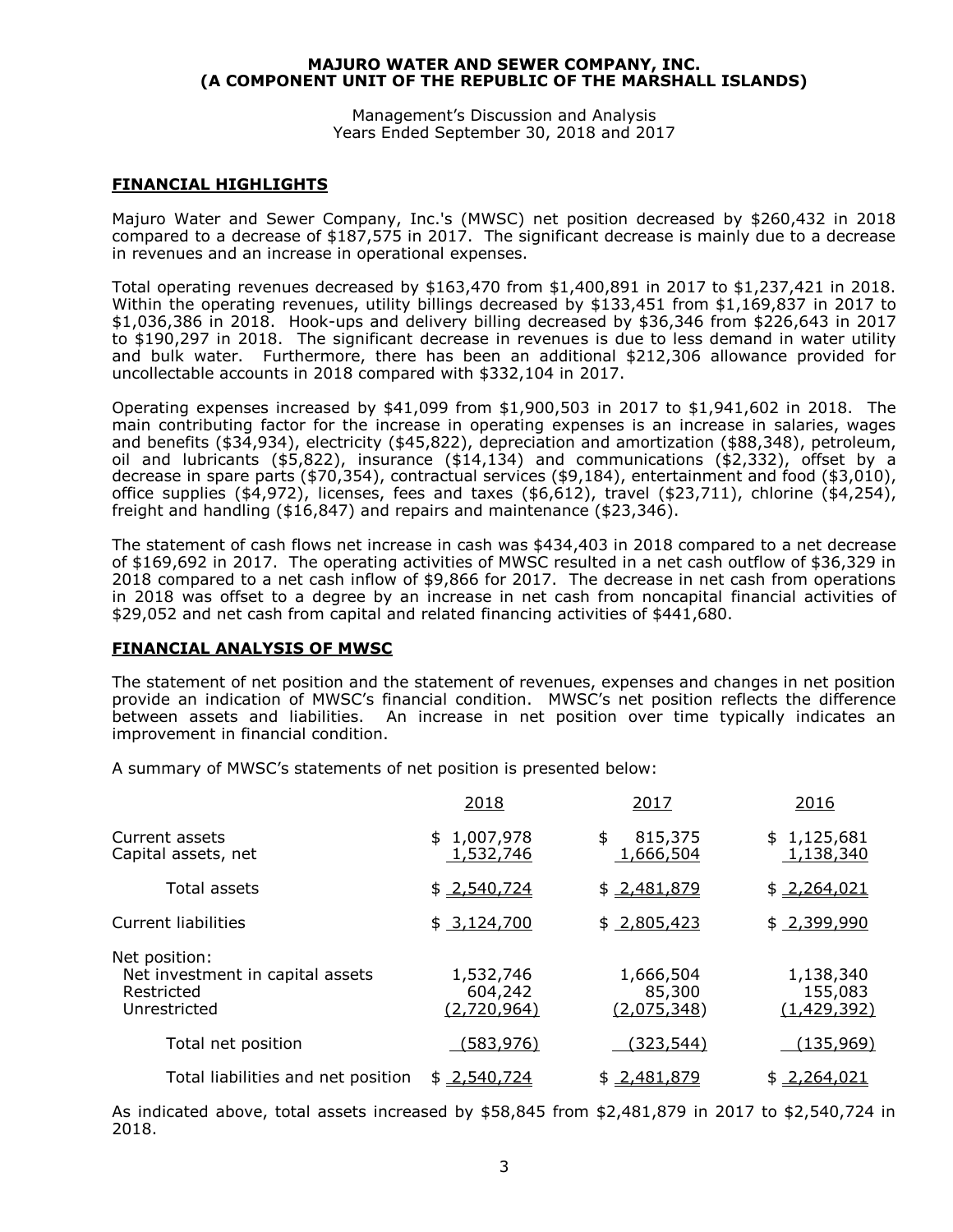Management's Discussion and Analysis Years Ended September 30, 2018 and 2017

Total liabilities reflects an increase of \$319,277 from \$2,805,423 in 2017 to \$3,124,700 in 2018. An increase in liabilities pertains to MWSC electricity bills to MEC. The net position decreased by \$260,432 from a net deficit of \$323,544 in 2017. There were no non-current liabilities at September 30, 2018 or 2017.

A summary of MWSC's statements of revenues, expenses, and changes in net position is presented below:

|                                                              | 2018                  | 2017             | 2016                   |
|--------------------------------------------------------------|-----------------------|------------------|------------------------|
| Revenues:<br>Net operating revenues<br>Nonoperating revenues | \$1,025,115<br>30,000 | \$1,068,787      | \$1,302,161<br>150,000 |
| Total revenues                                               | <u>1,055,115</u>      | 1,068,787        | <u>1,452,161</u>       |
| Expenses:<br>Operating expenses<br>Nonoperating expenses     | 1,941,602<br>948      | 1,900,503<br>675 | 1,860,720<br>542       |
| Total expenses                                               | 1,942,550             | 1,901,178        | <u>1,861,262</u>       |
| Capital contributions                                        | 627,003               | 644,816          | <u>103,249</u>         |
| Change in net position                                       | (260, 432)<br>\$      | \$ (187, 575)    | <u>(305,852)</u>       |

The statement of revenue, expenses and changes in net position identifies that various revenue and expense items that impacted the change in net position. As indicated above, MWSC's operating revenues decreased by \$43,672 from  $$1,068,787$  in 2017 to \$1,025,115 in 2018. A decrease in revenue for 2018 consists of utility billings of \$133,451 and hook-up and deliveries of \$36,346, which is offset by an increase in others of \$6,327 and a decrease in bad debt expense of \$119,798.

Nonoperating revenues represent operating subsidies and grants received. The grants were received from RepMar in 2018 of \$208,325 to upgrade existing Saltwater and Sanitary Sewer Pump Stations, Water Treatment Plant C and Water Treatment Plant A. Upgrade includes mechanical, electrical overhaul and electrical replacement. The grant received from U.S. Government of \$327,000 to acquire and facilitate Airport Runway Cleaning Equipment and Efficiency Program. The grant received from Government of Japan of \$91,678 was to acquire a water truck and spare parts.

The graph below shows the major components of operating revenues for 2018 compared with the years 2012 through 2017.

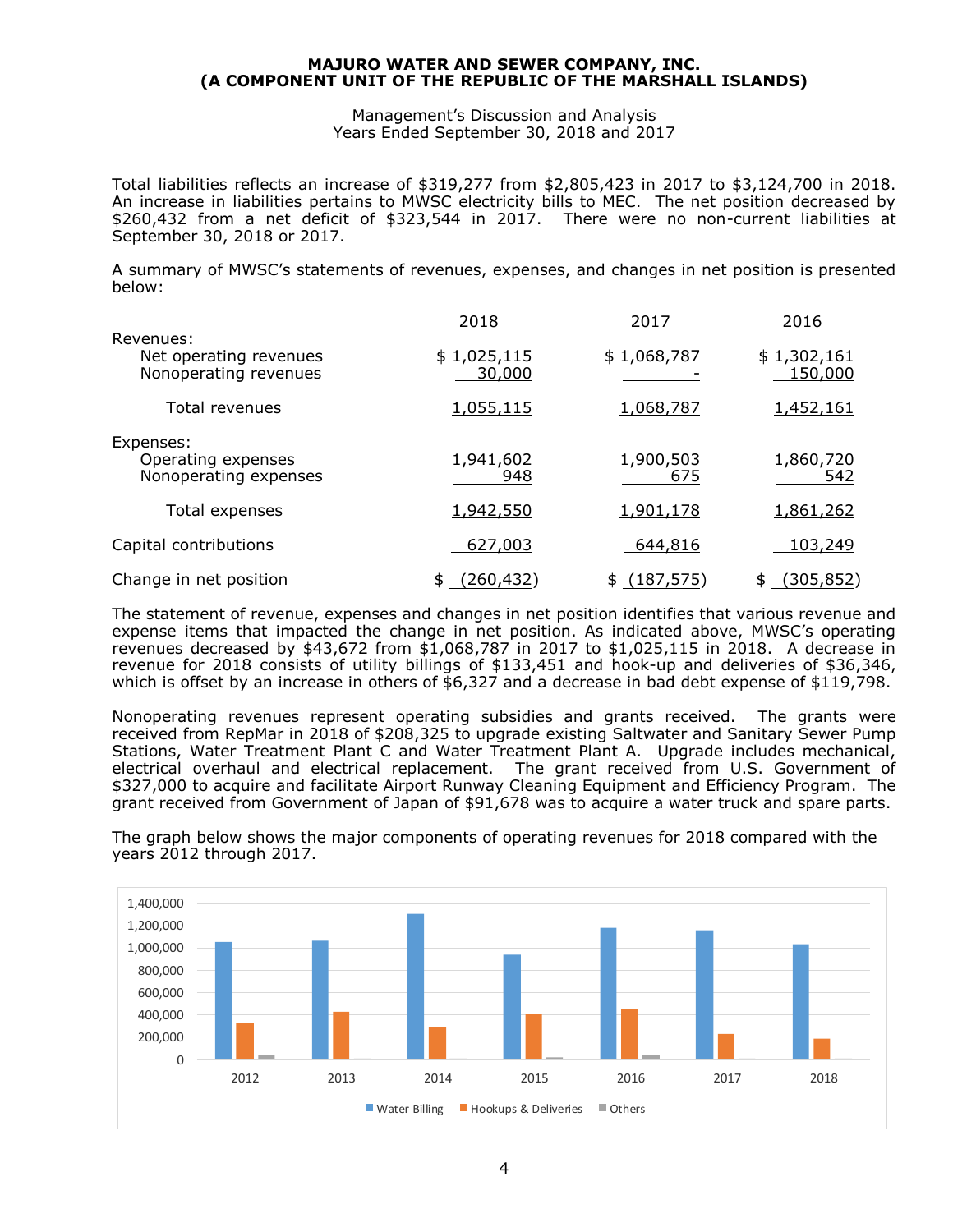Management's Discussion and Analysis Years Ended September 30, 2018 and 2017

Operating expenses increased by \$41,099 to \$1,941,602 in 2018 from \$1,900,503 in 2017. The graph below shows the major components of operating expenses for 2018 compared with the years 2012 to 2017.



# **CAPITAL ASSETS**

Net capital assets decreased by \$133,758 in 2018 as a result of the acquisition of machinery and equipment of \$243,925 and office equipment of \$6,200 less total depreciation and amortization for the year of \$383,883.

MWSC received capital contributions of \$627,003 in 2018. The contributions from U.S. Government Department of the Interior of \$327,000, Republic of the Marshall Islands – Compact of Free Association Public Infrastructure Sector of \$208,325 and Government of Japan of \$91,678. Please refer to note 4 to the financial statements for additional information on MWSC's capital assets.

Management's Discussion and Analysis for the ended September 30, 2017 is set forth in MWSC's report on the audit of financial statements, which is dated June 22, 2018. Such Management's Discussion and an Analysis explains the major factors impacting the 2017 financial statements and can be obtained from MWSC's General Manager via the contact information below.

# **FUTURE OUTLOOK ON SUSTAINABILITY**

Future sustainable for Majuro Water & Sewer Company will require four major changes:

- 1. Increase in our customer base. Currently we have some 1,201 water customers and 2,491 sewer customers out of a possible 3,703. Increasing our customer base without having to major expansions to our assets will mean a significant increase in revenue without proportional increase in operating costs. Encouraging new customers will require a concerted long term community awareness and educational program to have them understand the value and benefits to connecting to our water and sewer system.
- 2. Renovate and repair our water, sewer and saltwater assets to improve reliability, and consequently, service to our customers.
- 3. Tariff reform to recognize the cost of operating the business and to recognize inflation since the last tariff adjustment was 12 years ago. MWSC will prepare tariff reform proposal based on present and future needs for Board approval.
- 4. Initiate survey of all services provided.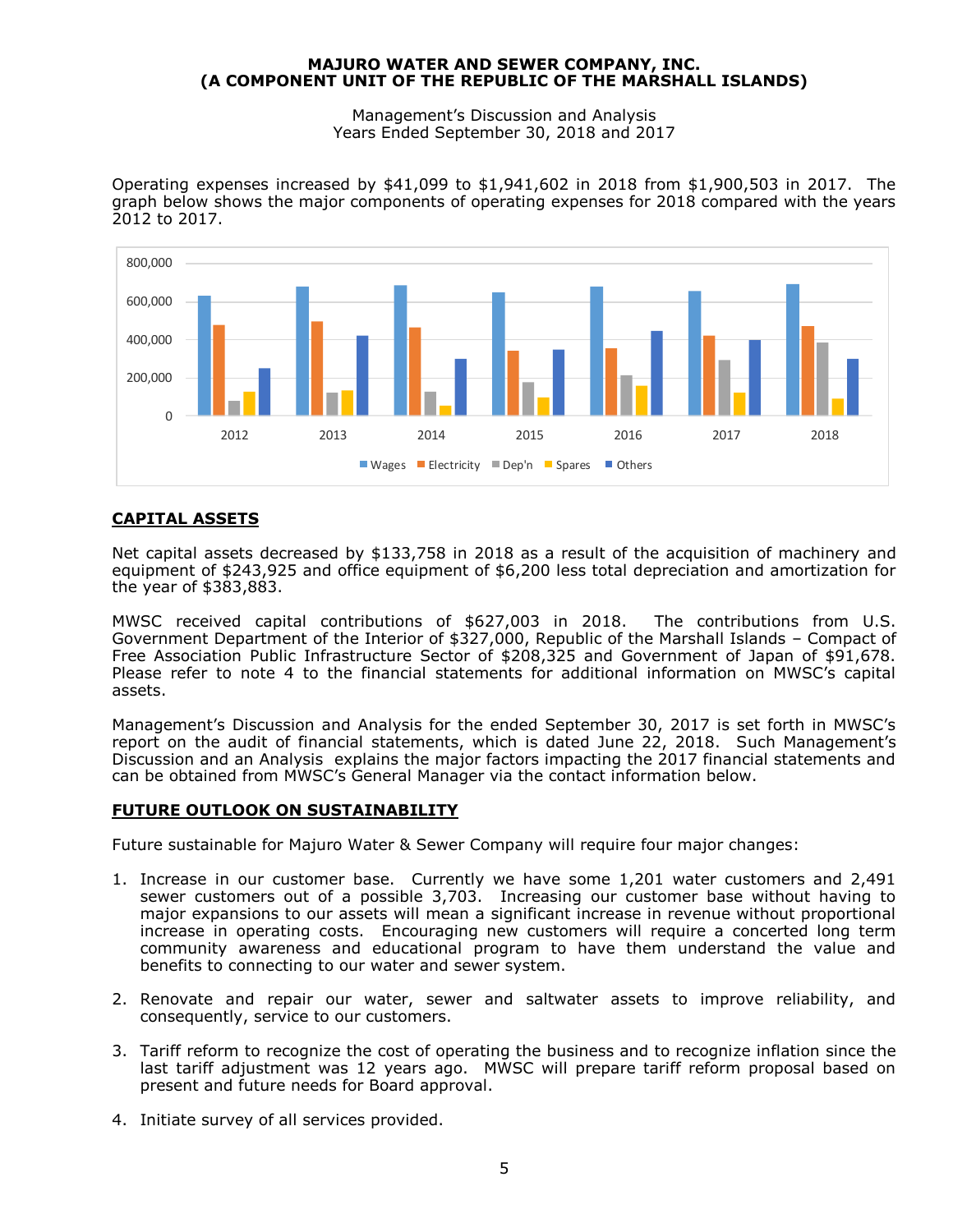Management's Discussion and Analysis Years Ended September 30, 2018 and 2017

# **MWSC'S FOCUS IN THE COMING YEAR**

MWSC's focus in the coming year are the following:

- 1. Continued implementation of development goals under the guidance of the 20-Year Development Plan. Lift stations, saltwater stations and parts of the water treatment plants are being targeted for upgrades with leftover Department of Interior funding from the grant used to complete the 20 year development plan. These stations are also being examined for energy efficiency improvements from the Sustainable Energy Development Project (SEDeP) implemented by the World Bank on behalf of the RMI.
- 2. Submit application to USDA in regards to the replacement of the sewage outfall. A replacement outfall is provided at Delap which allows sewage to be dispersed and assimilated into the environment, away from the coastline. Public health is significantly improved along the coastline at Delap.
- 3. Utilize available funding from ADB to begin project preparation for the following projects:
	- a. MWSC's Non Revenue Water Improvement Plan. This plan will improve MWSC's capability to capture lost revenue in our water system and will provide MWSC with a water balance on the system.
	- b. Establishing an asset management and GIS system. With the objective of accurate and reliable information about the location, condition and performance of its assets.
	- c. Macerator Facility/Rehab of Pump Stations No. 1. This facility will provide a physical treatment of sewage streams and output to the newly rebuilt outfall in Delap. Large solids will macerated into smaller particles for easier/better dispersion of outfall.
- 4. Establishing a Statement of Corporate Intent that will cover current fiscal year and the next two fiscal years.
- 5. Establishing a Business Plan that will cover current fiscal year and the next two fiscal years.
- 6. Hire an Attorney to collect long outstanding debts and other legal issues.
- 7. Grant received from DOI to procure necessary equipment to improve our rainwater yield from the airport runway. These equipment include a sweeper, valve and basin maintenance equipment, pipe inspection equipment and a pipe cleaning equipment. These equipment has been awarded and MWSC plans to implement this project later this year.
- 8. TAP Grant awarded from DOI will be used to:
	- a. Procure professional services that will provide mapping and or to rectifying imagery and plan metrics for all of Majuro for GIS base map.
	- b. Acquisition of GIS Software, GPS Equipment and training.
	- c. Acquisition of large format printer to produce field maps.

#### **ADDITIONAL FINANCE INFORMATION**

The discussion and analysis is designed to provide MWSC's financial operations and financial condition. Should the reader have questions regarding the information included in this report or wish to request additional financial information, please contact the Majuro Water and Sewer Company, Inc. General Manager at P.O. Box 1751 Majuro, MH 96960.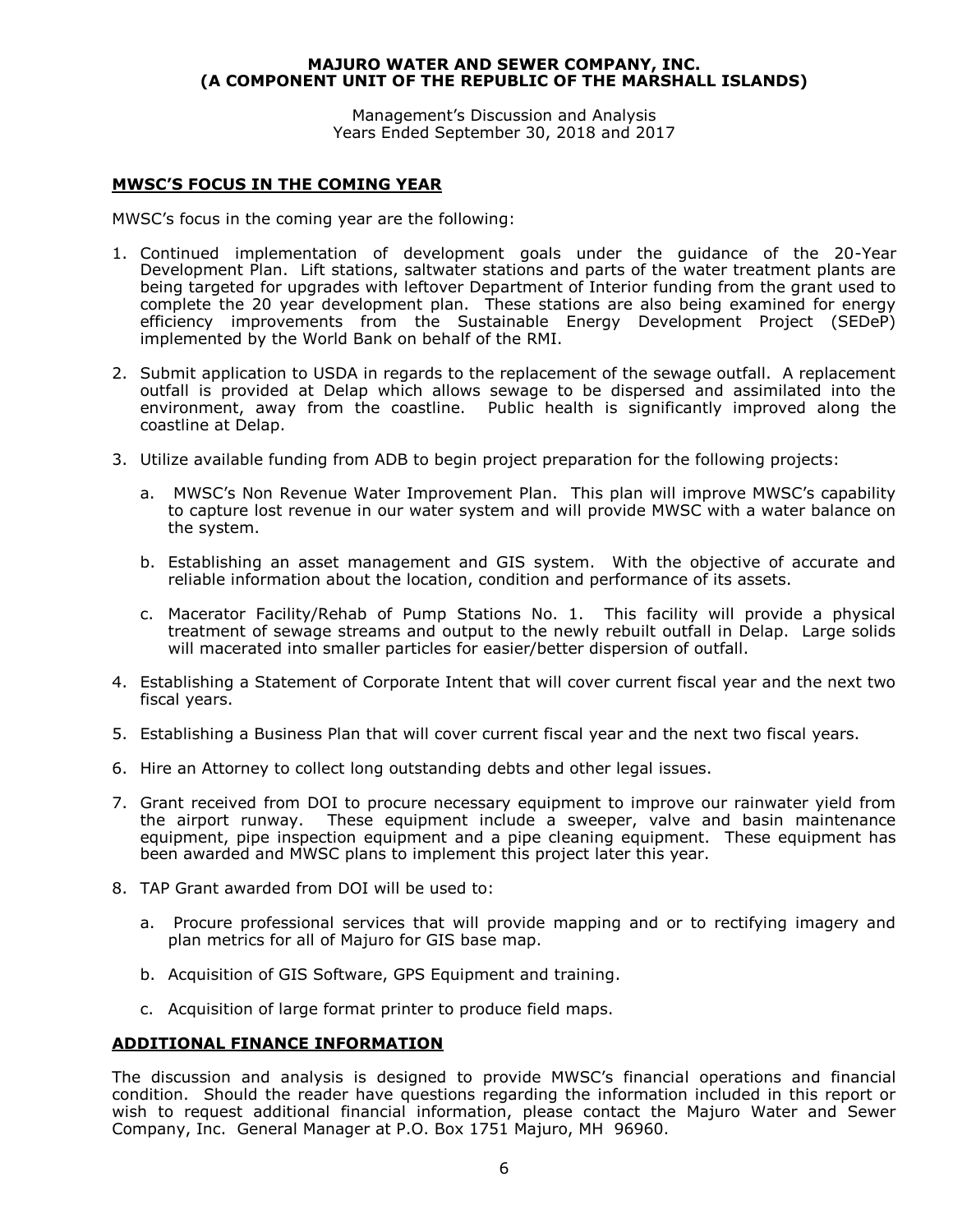# Statements of Net Position September 30, 2018 and 2017

|                                                                                                | 2018                                    | 2017                                |
|------------------------------------------------------------------------------------------------|-----------------------------------------|-------------------------------------|
| <b>ASSETS</b>                                                                                  |                                         |                                     |
| Current assets:<br>Cash                                                                        | \$<br>590,017 \$                        | 155,614                             |
| Receivables:<br>Utility<br>Affiliates<br>Other                                                 | 1,861,380<br>96,682<br>21,674           | 1,650,277<br>185,316<br>87,498      |
| Less allowance for doubtful accounts                                                           | 1,979,736<br>(1,896,648)<br>83,088      | 1,923,091<br>(1,684,342)<br>238,749 |
| Inventory<br>Prepaid expenses                                                                  | 329,587<br>5,286                        | 410,742<br>10,270                   |
| Total current assets                                                                           | 1,007,978                               | 815,375                             |
| Capital assets, net                                                                            | 1,532,746                               | 1,666,504                           |
|                                                                                                | 2,540,724 \$                            | 2,481,879                           |
| LIABILITIES AND NET POSITION                                                                   |                                         |                                     |
| Current liabilities:<br>Accounts payable<br>Payable to affiliates<br>Other accrued liabilities | \$<br>150,570 \$<br>2,919,902<br>54,228 | 169,125<br>2,582,355<br>53,943      |
| <b>Total current liabilities</b>                                                               | 3,124,700                               | 2,805,423                           |
| Commitment and contingencies                                                                   |                                         |                                     |
| Net position:<br>Net investment in capital assets<br>Restricted<br>Unrestricted                | 1,532,746<br>604,242<br>(2,720,964)     | 1,666,504<br>85,300<br>(2,075,348)  |
| Total net position                                                                             | (583,976)                               | (323, 544)                          |
|                                                                                                | 2,540,724                               | \$<br>2,481,879                     |

See accompanying notes to financial statements.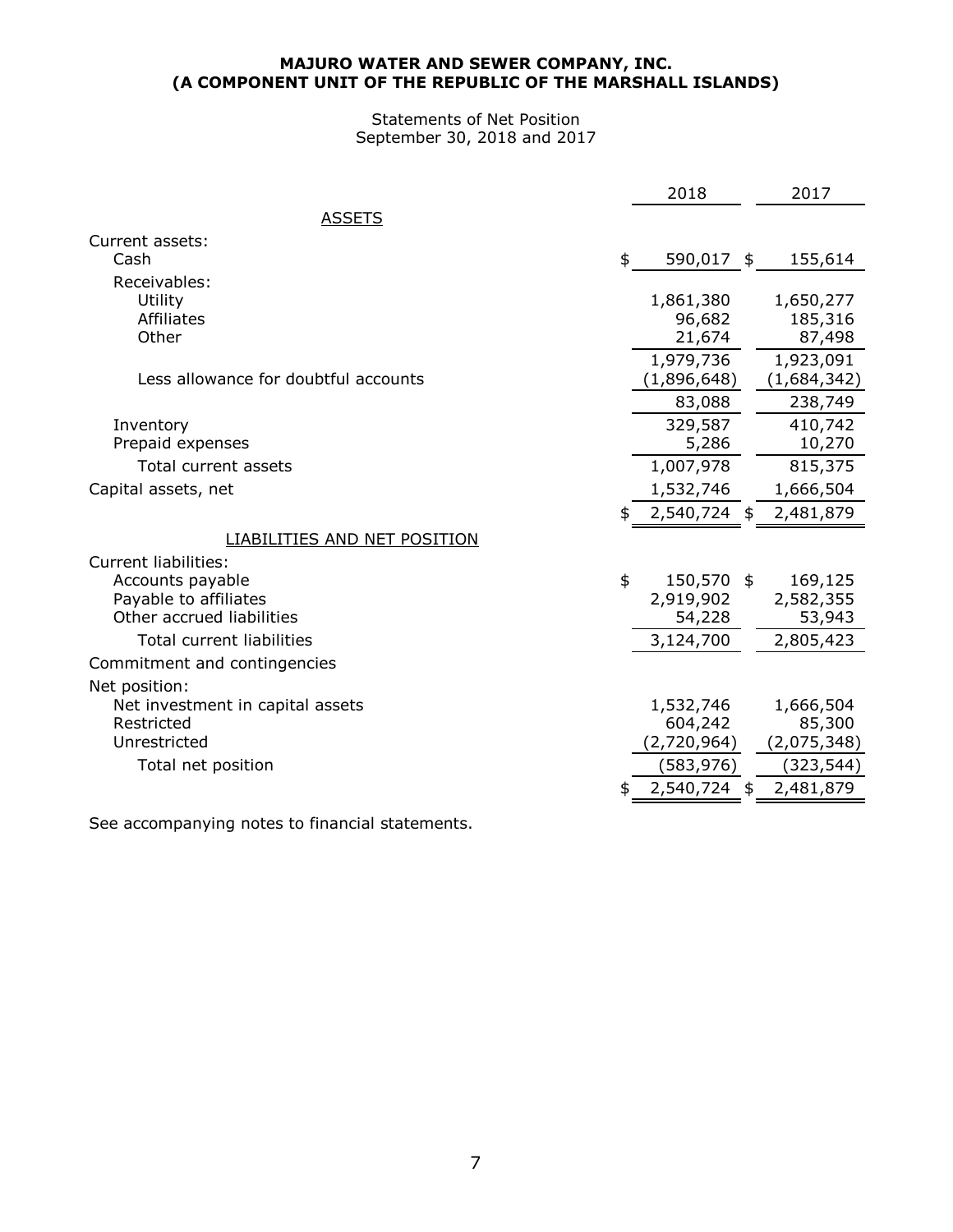# Statements of Revenues, Expenses and Changes in Net Position Years Ended September 30, 2018 and 2017

| Operating revenues:<br>Utility billings<br>1,036,386 \$<br>1,169,837<br>\$<br>Hook-up and deliveries<br>190,297<br>226,643<br>Other<br>4,411<br>10,738<br>1,237,421<br>1,400,891<br>Total operating revenues<br>Less uncollectable accounts<br>(212,306)<br>(332,104)<br>1,025,115<br>1,068,787<br>Total net operating revenues<br>Operating expenses:<br>Salaries, wages and benefits<br>692,923<br>657,989<br>Electricity<br>471,207<br>425,385<br>295,535<br>Depreciation and amortization<br>383,883<br>90,979<br>161,333<br>Spare parts<br>Petroleum, oil and lubricants<br>53,507<br>47,685<br>33,070<br>Insurance<br>47,204<br>28,513<br>Communications<br>30,845<br>39,554<br>Contractual services<br>30,370<br>Entertainment and food<br>22,956<br>25,966<br>Office supplies<br>19,134<br>24,106<br>17,421<br>Licenses, fees and taxes<br>24,033<br>16,183<br>39,894<br>Travel<br>Chlorine<br>14,131<br>18,385<br>13,069<br>Rental<br>11,625<br>Freight and handling<br>5,200<br>22,047<br>Uniforms<br>4,090<br>909<br>25,346<br>Repairs and maintenance<br>2,000<br>Advertising<br>401<br>5,425<br>Miscellaneous<br>26,099<br>13,703<br>1,941,602<br>1,900,503<br>Total operating expenses<br>Operating loss<br>(916, 487)<br>(831, 716)<br>Nonoperating revenues (expenses), net:<br>Operating grants<br>30,000<br>Penalties and interest<br>(675)<br>(948)<br>Total nonoperating revenues (expenses), net<br>29,052<br>(675)<br>Loss before capital contributions<br>(887, 435)<br>(832, 391)<br>Capital contributions<br>627,003<br>644,816<br>(260, 432)<br>Change in net position<br>(187, 575)<br>Net position at beginning of year<br>(135, 969)<br>(323,544)<br>Net position at end of year<br>\$<br>$(583, 976)$ \$<br>(323, 544) | 2018 | 2017 |
|------------------------------------------------------------------------------------------------------------------------------------------------------------------------------------------------------------------------------------------------------------------------------------------------------------------------------------------------------------------------------------------------------------------------------------------------------------------------------------------------------------------------------------------------------------------------------------------------------------------------------------------------------------------------------------------------------------------------------------------------------------------------------------------------------------------------------------------------------------------------------------------------------------------------------------------------------------------------------------------------------------------------------------------------------------------------------------------------------------------------------------------------------------------------------------------------------------------------------------------------------------------------------------------------------------------------------------------------------------------------------------------------------------------------------------------------------------------------------------------------------------------------------------------------------------------------------------------------------------------------------------------------------------------------------------------------------------------------------------------------------|------|------|
|                                                                                                                                                                                                                                                                                                                                                                                                                                                                                                                                                                                                                                                                                                                                                                                                                                                                                                                                                                                                                                                                                                                                                                                                                                                                                                                                                                                                                                                                                                                                                                                                                                                                                                                                                      |      |      |
|                                                                                                                                                                                                                                                                                                                                                                                                                                                                                                                                                                                                                                                                                                                                                                                                                                                                                                                                                                                                                                                                                                                                                                                                                                                                                                                                                                                                                                                                                                                                                                                                                                                                                                                                                      |      |      |
|                                                                                                                                                                                                                                                                                                                                                                                                                                                                                                                                                                                                                                                                                                                                                                                                                                                                                                                                                                                                                                                                                                                                                                                                                                                                                                                                                                                                                                                                                                                                                                                                                                                                                                                                                      |      |      |
|                                                                                                                                                                                                                                                                                                                                                                                                                                                                                                                                                                                                                                                                                                                                                                                                                                                                                                                                                                                                                                                                                                                                                                                                                                                                                                                                                                                                                                                                                                                                                                                                                                                                                                                                                      |      |      |
|                                                                                                                                                                                                                                                                                                                                                                                                                                                                                                                                                                                                                                                                                                                                                                                                                                                                                                                                                                                                                                                                                                                                                                                                                                                                                                                                                                                                                                                                                                                                                                                                                                                                                                                                                      |      |      |
|                                                                                                                                                                                                                                                                                                                                                                                                                                                                                                                                                                                                                                                                                                                                                                                                                                                                                                                                                                                                                                                                                                                                                                                                                                                                                                                                                                                                                                                                                                                                                                                                                                                                                                                                                      |      |      |
|                                                                                                                                                                                                                                                                                                                                                                                                                                                                                                                                                                                                                                                                                                                                                                                                                                                                                                                                                                                                                                                                                                                                                                                                                                                                                                                                                                                                                                                                                                                                                                                                                                                                                                                                                      |      |      |
|                                                                                                                                                                                                                                                                                                                                                                                                                                                                                                                                                                                                                                                                                                                                                                                                                                                                                                                                                                                                                                                                                                                                                                                                                                                                                                                                                                                                                                                                                                                                                                                                                                                                                                                                                      |      |      |
|                                                                                                                                                                                                                                                                                                                                                                                                                                                                                                                                                                                                                                                                                                                                                                                                                                                                                                                                                                                                                                                                                                                                                                                                                                                                                                                                                                                                                                                                                                                                                                                                                                                                                                                                                      |      |      |
|                                                                                                                                                                                                                                                                                                                                                                                                                                                                                                                                                                                                                                                                                                                                                                                                                                                                                                                                                                                                                                                                                                                                                                                                                                                                                                                                                                                                                                                                                                                                                                                                                                                                                                                                                      |      |      |
|                                                                                                                                                                                                                                                                                                                                                                                                                                                                                                                                                                                                                                                                                                                                                                                                                                                                                                                                                                                                                                                                                                                                                                                                                                                                                                                                                                                                                                                                                                                                                                                                                                                                                                                                                      |      |      |
|                                                                                                                                                                                                                                                                                                                                                                                                                                                                                                                                                                                                                                                                                                                                                                                                                                                                                                                                                                                                                                                                                                                                                                                                                                                                                                                                                                                                                                                                                                                                                                                                                                                                                                                                                      |      |      |
|                                                                                                                                                                                                                                                                                                                                                                                                                                                                                                                                                                                                                                                                                                                                                                                                                                                                                                                                                                                                                                                                                                                                                                                                                                                                                                                                                                                                                                                                                                                                                                                                                                                                                                                                                      |      |      |
|                                                                                                                                                                                                                                                                                                                                                                                                                                                                                                                                                                                                                                                                                                                                                                                                                                                                                                                                                                                                                                                                                                                                                                                                                                                                                                                                                                                                                                                                                                                                                                                                                                                                                                                                                      |      |      |
|                                                                                                                                                                                                                                                                                                                                                                                                                                                                                                                                                                                                                                                                                                                                                                                                                                                                                                                                                                                                                                                                                                                                                                                                                                                                                                                                                                                                                                                                                                                                                                                                                                                                                                                                                      |      |      |
|                                                                                                                                                                                                                                                                                                                                                                                                                                                                                                                                                                                                                                                                                                                                                                                                                                                                                                                                                                                                                                                                                                                                                                                                                                                                                                                                                                                                                                                                                                                                                                                                                                                                                                                                                      |      |      |
|                                                                                                                                                                                                                                                                                                                                                                                                                                                                                                                                                                                                                                                                                                                                                                                                                                                                                                                                                                                                                                                                                                                                                                                                                                                                                                                                                                                                                                                                                                                                                                                                                                                                                                                                                      |      |      |
|                                                                                                                                                                                                                                                                                                                                                                                                                                                                                                                                                                                                                                                                                                                                                                                                                                                                                                                                                                                                                                                                                                                                                                                                                                                                                                                                                                                                                                                                                                                                                                                                                                                                                                                                                      |      |      |
|                                                                                                                                                                                                                                                                                                                                                                                                                                                                                                                                                                                                                                                                                                                                                                                                                                                                                                                                                                                                                                                                                                                                                                                                                                                                                                                                                                                                                                                                                                                                                                                                                                                                                                                                                      |      |      |

See accompanying notes to financial statements.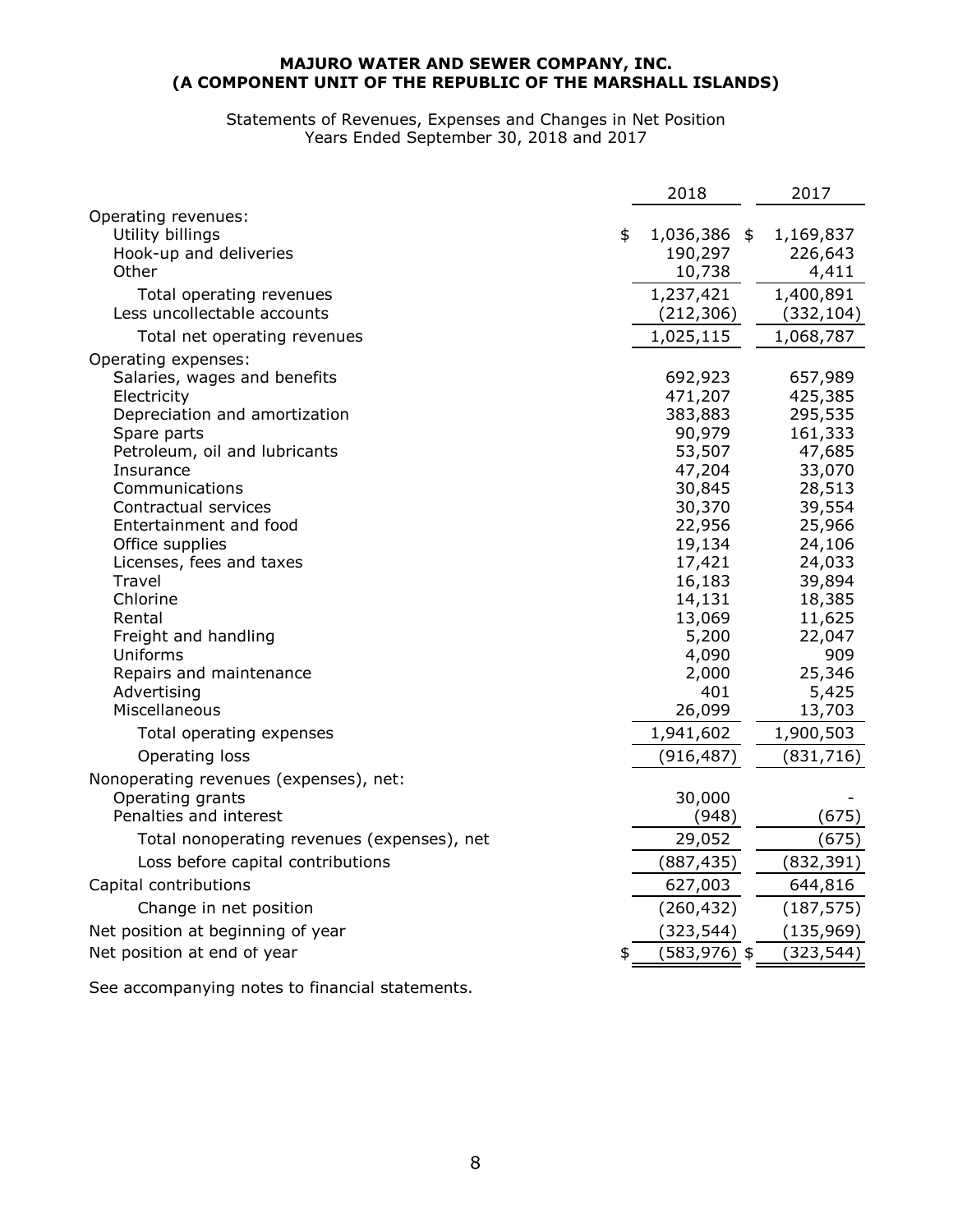# Statements of Cash Flows Years Ended September 30, 2018 and 2017

|                                                                               | 2018                  | 2017       |       |
|-------------------------------------------------------------------------------|-----------------------|------------|-------|
| Cash flows from operating activities:                                         |                       |            |       |
| Cash received from customers                                                  | \$<br>$1,180,776$ \$  | 1,116,901  |       |
| Cash payments to suppliers for goods and services                             | (561, 200)            | (439, 859) |       |
| Cash payments to employees for services                                       | (655,905)             | (667, 176) |       |
| Net cash (used for) provided by operating activities                          | (36, 329)             |            | 9,866 |
|                                                                               |                       |            |       |
| Cash flows from noncapital financing activities:<br>Operating grants received | 30,000                |            |       |
| Penalties and interest paid                                                   | (948)                 |            | (675) |
|                                                                               |                       |            |       |
| Net cash provided by (used for) noncapital financing activities               | 29,052                |            | (675) |
| Cash flows from capital and related financing activities:                     |                       |            |       |
| Capital contributions received                                                | 535,325               | 90,800     |       |
| Acquisition of capital assets                                                 | (93, 645)             | (269, 683) |       |
| Net cash provided by (used for) capital and related financing                 |                       |            |       |
| activities                                                                    | 441,680               | (178, 883) |       |
| Net change in cash                                                            | 434,403               | (169, 692) |       |
| Cash at beginning of year                                                     | 155,614               | 325,306    |       |
| Cash at end of year                                                           | 590,017 \$            | 155,614    |       |
| Reconciliation of operating loss to net cash provided by (used for)           |                       |            |       |
| operating activities:                                                         |                       |            |       |
| Operating loss                                                                | \$<br>$(916, 487)$ \$ | (831,716)  |       |
| Adjustments to reconcile operating loss to net cash provided by               |                       |            |       |
| (used for) operating activities:                                              |                       |            |       |
| Depreciation and amortization                                                 | 383,883               | 295,535    |       |
| Uncollectable accounts                                                        | 212,306               | 332,104    |       |
| (Increase) decrease in assets:                                                |                       |            |       |
| Receivables:                                                                  |                       |            |       |
| Utility                                                                       | (211, 103)            | (261, 268) |       |
| Affiliates                                                                    | 88,634                | (27, 701)  |       |
| Other                                                                         | 65,824                |            | 4,979 |
| Inventory                                                                     | 16,353                | 26,579     |       |
| Prepaid expenses                                                              | 4,984                 | 65,921     |       |
| Increase (decrease) in liabilities:                                           |                       |            |       |
| Accounts payable                                                              | (18, 508)             | 26,272     |       |
| Payable to affiliates                                                         | 337,547               | 367,808    |       |
| Other accrued liabilities                                                     | 238                   | 11,353     |       |
| Net cash (used for) provided by operating activities                          | \$<br>$(36, 329)$ \$  |            | 9,866 |
| Summary disclosure of noncash financing activities:                           |                       |            |       |
| Capital assets donated by a foreign donor:                                    |                       |            |       |
| Capital assets                                                                | \$<br>$(91, 678)$ \$  | (554, 016) |       |
| Capital contributions                                                         | 91,678                | 554,016    |       |
|                                                                               | \$<br>S               |            |       |
| Transfer of inventory to capital assets:                                      |                       |            |       |
| Inventory                                                                     | \$<br>64,802 \$       |            |       |
| Capital assets                                                                | (64, 802)             |            |       |
|                                                                               | \$<br>\$              |            |       |
|                                                                               |                       |            |       |

See accompanying notes to financial statements.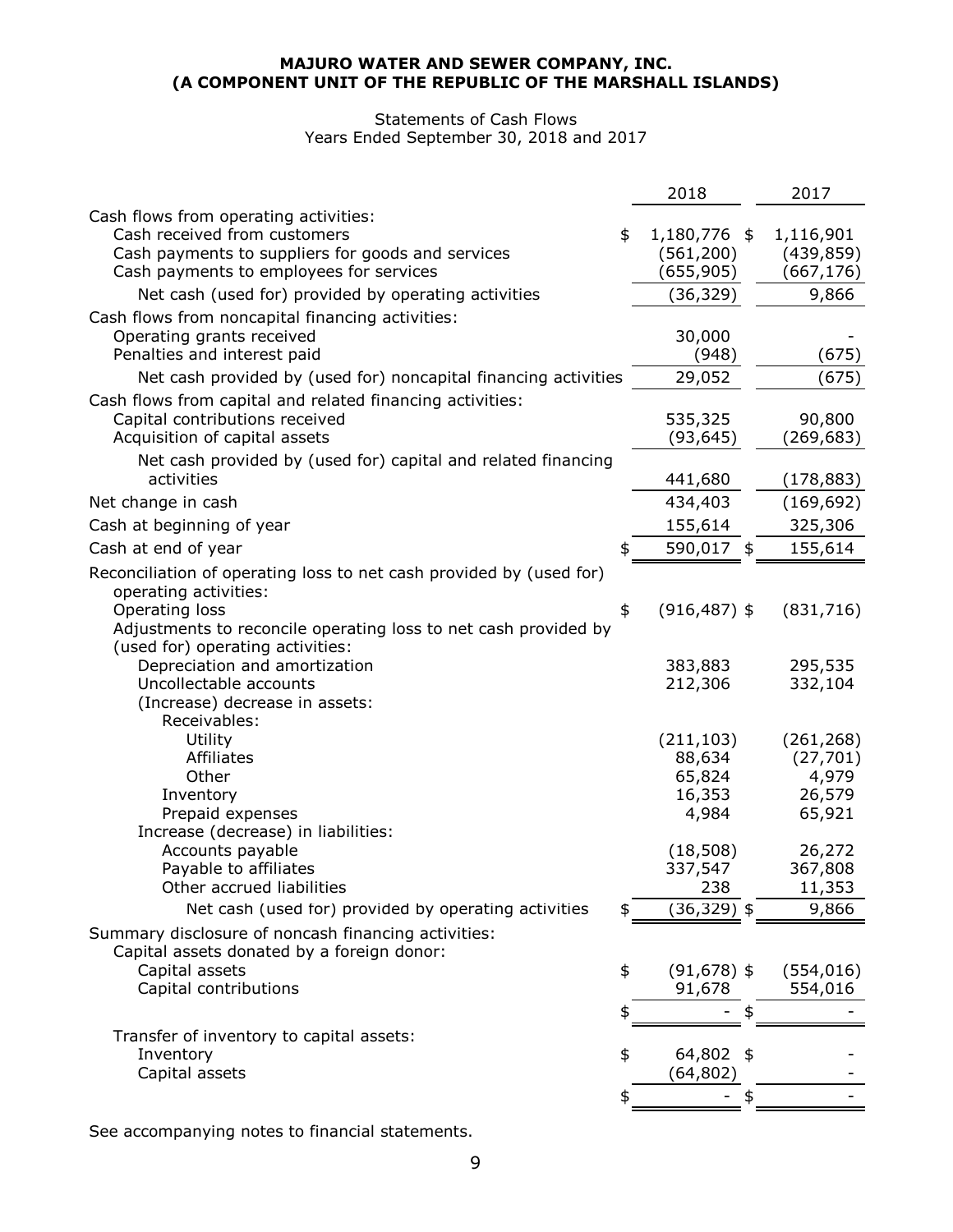Notes to Financial Statements September 30, 2018 and 2017

#### (1) Organization

Majuro Water and Sewer Company, Inc. (MWSC) was granted a corporate charter by the Cabinet of the Republic of the Marshall Islands (RepMar) on January 26, 1989. MWSC's principal lines of business are predominantly the collection and distribution of fresh water and wastewater. The principal markets for the collection and distribution of fresh water and wastewater are government agencies, businesses and residential customers located on the atoll of Majuro.

An exclusive franchise to construct, maintain and operate the fresh water, waste water and sewer system within Majuro Atoll was granted to MWSC by RepMar on March 9, 1989. Simultaneously, RepMar leased to MWSC, at no cost, the Majuro Atoll fresh water, waste water and sewer system. The term of both the lease and the franchise was for a ten year period commencing on March 9, 1989, and was to continue thereafter unless terminated by either party six months after written notice to the other.

On February 19, 2003, RepMar and MWSC entered into a Water and Sewer Franchise Agreement (the Agreement) to provide water and sewer service to the atoll of Majuro. The Agreement incorporates a lease agreement for MWSC to lease from RepMar the water and sewer system for a period of ten years at a rate of \$100,000 per annum, commencing three years after the lease is in effect (February 19, 2006). The Agreement also forgave loans related to the construction of the water and sewer system and transferred the water system infrastructure to RepMar. RepMar and MWSC elected to record the forgiveness of these loans, and the related transfer of the water and sewer system asset from MWSC to RepMar, during the year ended September 30, 2002.

MWSC is governed by a seven-member RMI Combined Utilities Board of Directors appointed by the Cabinet of RepMar. The RMI Combined Utilities Board of Directors also have governance over the Kwajalein Atoll Joint Utilities Resources, Inc. (KAJUR) and the Marshalls Energy Company, Inc. (MEC), which are component units of RepMar.

MWSC's financial statements are incorporated into the financial statements of RepMar as a component unit.

#### (2) Summary of Significant Accounting Policies

GASB Statement No. 34, *Basic Financial Statements - and Management's Discussion and Analysis - for State and Local Governments*, as amended by GASB Statement No. 37, *Basic Financial Statements - and Management's Discussion and Analysis - for State and Local Governments: Omnibus*, GASB Statement No. 38, *Certain Financial Statement Note Disclosures*, and GASB Statement No. 61, *The Financial Reporting Entity: Omnibus – an amendment of GASB Statements No. 14 and 34,* establish financial reporting standards for governmental entities, which require that management's discussion and analysis of the financial activities be included with the basic financial statements and notes and modifies certain other financial statement disclosure requirements.

To conform to the requirements of GASB Statement 34, equity is presented in the following net position categories:

 Net investment in capital assets - capital assets, net of accumulated depreciation, plus construction or improvement of those assets.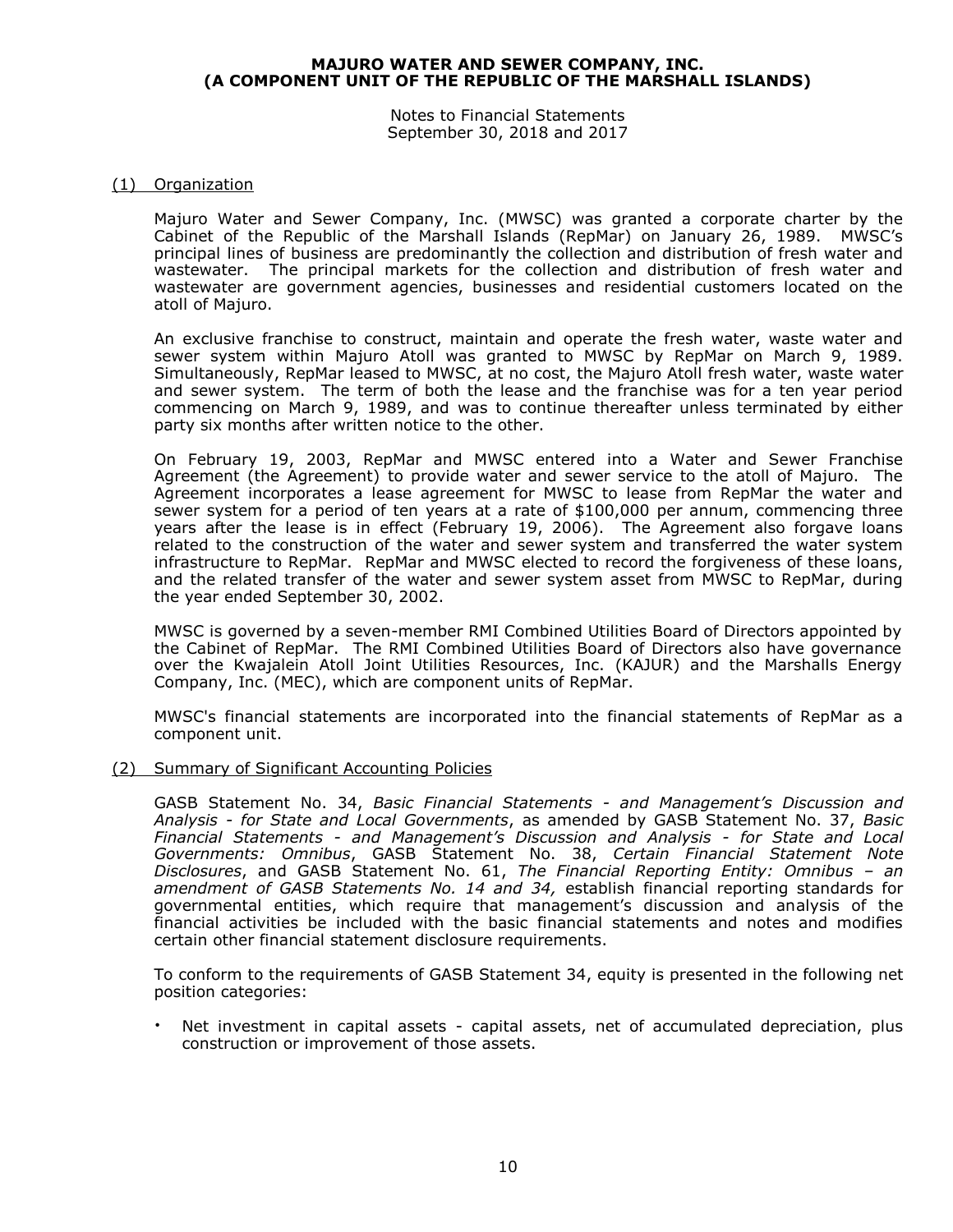Notes to Financial Statements September 30, 2018 and 2017

# (2) Summary of Significant Accounting Policies, Continued

- Restricted net position nonexpendable net position subject to externally imposed stipulations that require MWSC to maintain such permanently. As of September 30, 2018 and 2017, MWSC does not have nonexpendable restricted net position. Expendable net position whose use by MWSC is subject to externally imposed stipulations that can be fulfilled by actions of MWSC pursuant to those stipulations or that expire with the passage of time. As of September 30, 2018 and 2017, MWSC has expendable net position amounting to \$604,242 and \$85,300, respectively.
- Unrestricted net position that is not subject to externally imposed stipulations. Unrestricted net position may be designated for specific purposes by action of management or the Board of Directors or may otherwise be limited by contractual agreements with outside parties.

#### Basis of Accounting

Proprietary funds are accounted for on a flow of economic resources measurement focus. With this measurement focus, all assets and deferred outflows of resources, and liabilities and deferred inflows of resources associated with the operation of the fund are included in the statements of net position. Proprietary fund operating statements present increases and decreases in net position. The accrual basis of accounting is utilized by proprietary funds. Under this method, revenues are recorded when earned and expenses are recorded at the time liabilities are incurred. MWSC considers utility revenues and costs that are directly related to utility operations to be operating revenues and expenses. Revenues and expenses related to financing and other activities are reflected as nonoperating.

#### Operating and Non-Operating Revenue and Expenses

Operating revenues and expenses generally result directly from the operation and maintenance of MWSC. Non-operating revenues and expenses result from capital and related financing activities as well as certain other non-recurring income and expense items.

#### Cash

Custodial credit risk is the risk that in the event of a bank failure, MWSC's deposits may not be returned to it. Such deposits are not covered by depositor insurance and are either uncollateralized or collateralized with securities held by the pledging financial institution or held by the pledging financial institution but not in the depositor-government's name. MWSC does not have a deposit policy for custodial credit risk.

For purposes of the statements of net position and of cash flows, cash is defined as cash on hand and cash held in demand accounts. As of September 30, 2018 and 2017, cash was \$590,017 and \$155,614, respectively, and the corresponding bank balances were \$620,379 and \$211,373, respectively. Of the bank balances, \$612,296 and \$84,483, respectively, are maintained in a financial institution subject to Federal Deposit Insurance Corporation (FDIC) insurance with the remaining amounts of \$8,083 and \$126,890, respectively, being maintained in a financial institution not subject to depository insurance. As of September 30, 2018 and 2017, bank deposits in the amount \$250,000 and \$84,483, respectively, were FDIC insured. MWSC does not require collateralization of its cash deposits; therefore, deposit levels in excess of FDIC coverage are uncollateralized. Accordingly, these deposits were exposed to custodial credit risk. MWSC has not experienced any losses in such accounts and management believes it is not exposed to any significant credit risk on its deposits.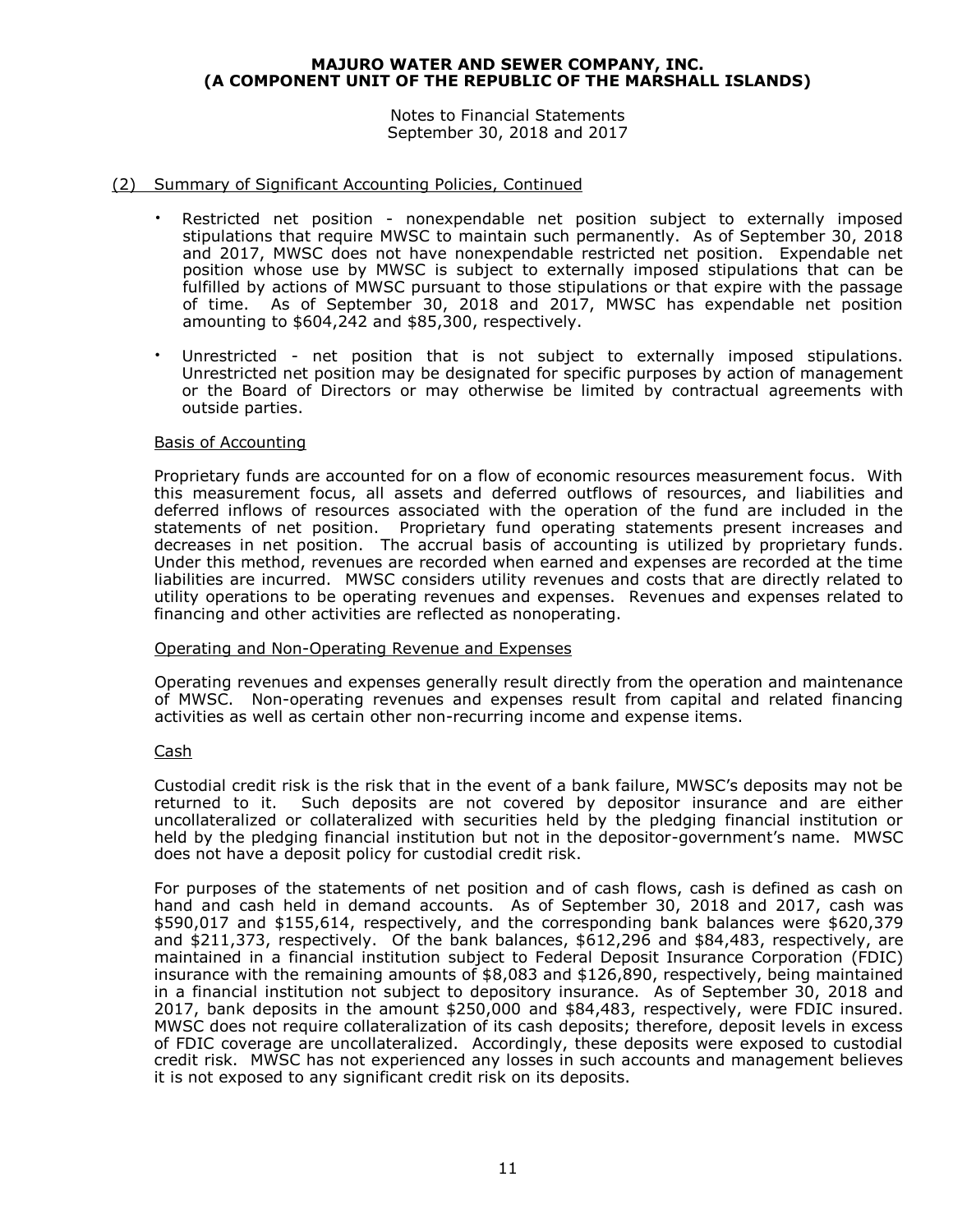Notes to Financial Statements September 30, 2018 and 2017

# (2) Summary of Significant Accounting Policies, Continued

#### Receivables

All receivables are due from government agencies, businesses and individuals located within the Republic of the Marshall Islands and are interest free and uncollateralized. The allowance for doubtful accounts is stated at an amount which management believes will be adequate to absorb possible losses on accounts receivable that may become uncollectible based on evaluations of the collectibility of these accounts and prior collection experience. The allowance is established through a provision for bad debts charged to expense and accounts that are ultimately written-off are charged against the allowance.

#### **Inventory**

Inventory consists of spare parts and is valued at the lower of cost (first-in, first-out) or market (net realizable value).

#### Capital Assets

Capital assets are stated at cost. Depreciation of plant and equipment and amortization of leasehold improvements are calculated on the straight-line method based on the estimated useful lives of the respective assets. Individual items with a cost of \$500 and an expected useful life of two years or longer are capitalized. The estimated useful lives of these assets are as follows:

| Vehicles                             | $2 - 4$ years  |
|--------------------------------------|----------------|
| Office equipment                     | $3 - 8$ years  |
| Buildings and leasehold improvements | 4 years        |
| Machinery and equipment              | $5 - 10$ years |

#### Deferred Outflows of Resources

In addition to assets, the statement of net position will sometimes report a separate section for deferred outflows of resources. This separate financial statement element represents a consumption of net position that applies to a future period and so will not be recognized as an outflow of resources (deduction of net position) until then. MWSC has no items that qualify for reporting in this category.

#### Deferred Inflows of Resources

In addition to liabilities, the statement of net position will sometimes report a separate section for deferred inflows of resources. This separate financial statement element represents an acquisition of net position that applies to a future period and so will not be recognized as an inflow of resources (additions to net position) until then. MWSC has no items that qualify for reporting in this category.

#### Taxes

Corporate profits are not subject to income tax in the Republic of the Marshall Islands. The Government of the Republic of the Marshall Islands imposes a gross revenue tax of 3% on revenues. Pursuant to the Income Tax Act of 1989, as amended, sales of water and sewer services by public utility companies are exempt from gross revenue tax. Accordingly, MWSC is exempt from this tax relating to gross revenue from sales of water and sewer services.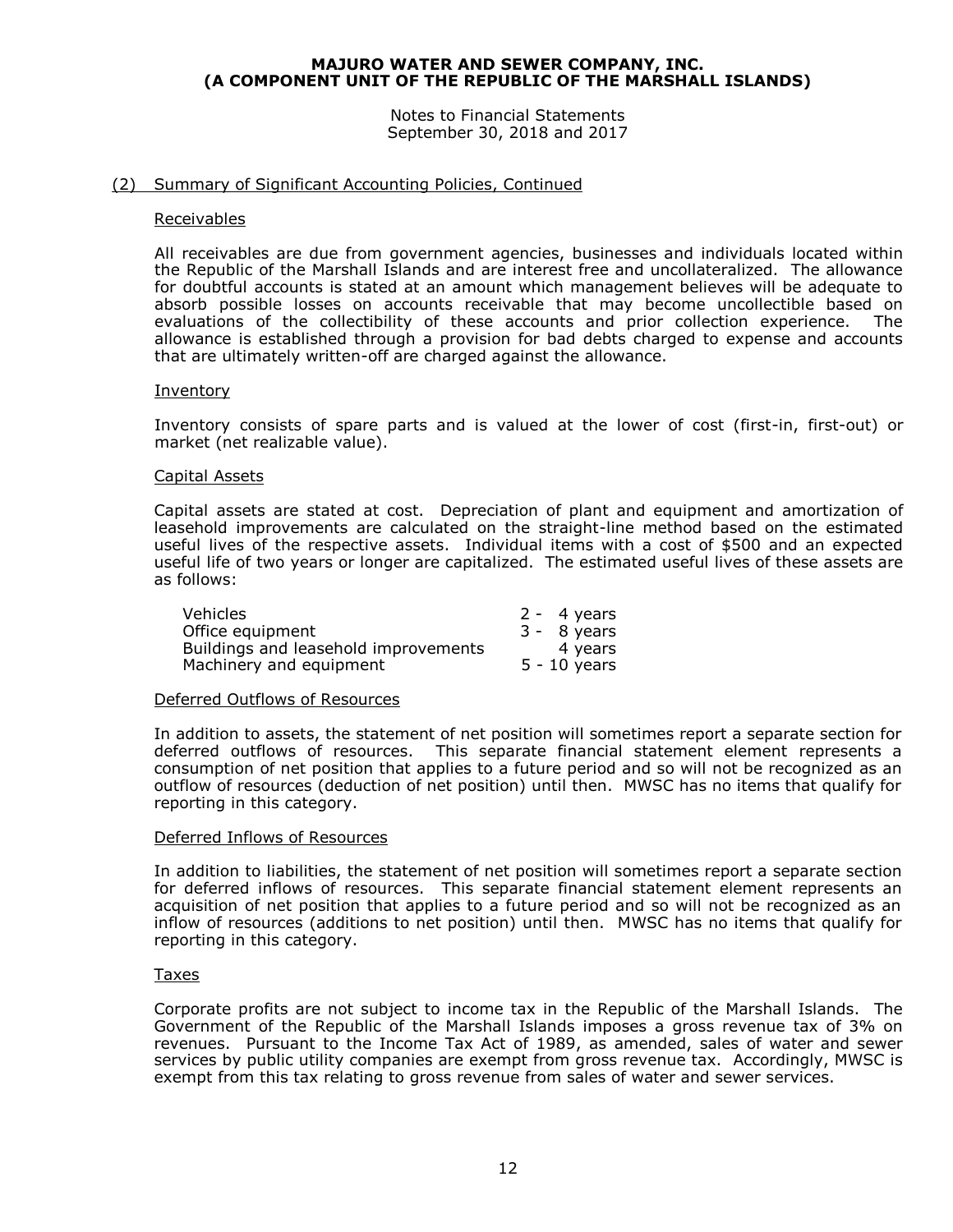Notes to Financial Statements September 30, 2018 and 2017

#### (2) Summary of Significant Accounting Policies, Continued

#### Revenue Recognition

Sales of water are recorded as billed to customers on a monthly billing cycle basis with customer water meters being read at the end of each month. Revenue is recognized in the period the meters are read. Wastewater treatment is billed at a flat rate of \$12 per month for residential accounts and \$9 per pan for commercial and government accounts. Water delivery sales and hook-up fees are recorded when the services are provided to customers.

#### Estimates

The preparation of financial statements in accordance with accounting principles generally accepted in the United States of America requires management to make estimates and assumptions that affect the reported amounts of assets and deferred outflows of resources, liabilities and deferred inflows of resources, and disclosure of contingent assets and liabilities at the date of the financial statements and the reported amounts of revenues and expenses during the reporting period. Actual results could differ from those estimates.

#### **Reclassifications**

Certain balances in the 2017 presentation has been reclassified to conform to the 2018 presentation. These reclassifications had no impact on operating loss, net position or cash flows as previously reported.

#### New Accounting Standards

During the year ended September 30, 2018, MWSC implemented the following pronouncements:

- GASB Statement No. 75, *Accounting and Financial Reporting for Postemployment Benefits Other Than Pensions*, which replaces the requirements of Statements No. 45, *Accounting and Financial Reporting by Employers for Postemployment Benefits Other Than Pensions*, as amended, and No. 57, *OPEB Measurements by Agent Employers and Agent Multiple-Employer Plans*, and provides guidance on reporting by governments that provide OPEB to their employees and for governments that finance OPEB for employees of other governments.
- GASB Statement No. 81, *Irrevocable Split-Interest Agreements,* which improves accounting and financial reporting for irrevocable split-interest agreements by providing recognition and measurement guidance for situations in which a government is a beneficiary of the agreement.
- GASB Statement No. 85, *Omnibus 2017*, which address practice issues that have been identified during implementation and application of certain GASB Statements including issues related to blending component units, goodwill, fair value measurement and application, and postemployment benefits (pensions and other postemployment benefits).
- GASB Statement No. 86, *Certain Debt Extinguishment Issues*, which improves consistency in accounting and financial reporting for in-substance defeasance of debt.

The implementation of these statements did not have a material effect on the accompanying financial statements.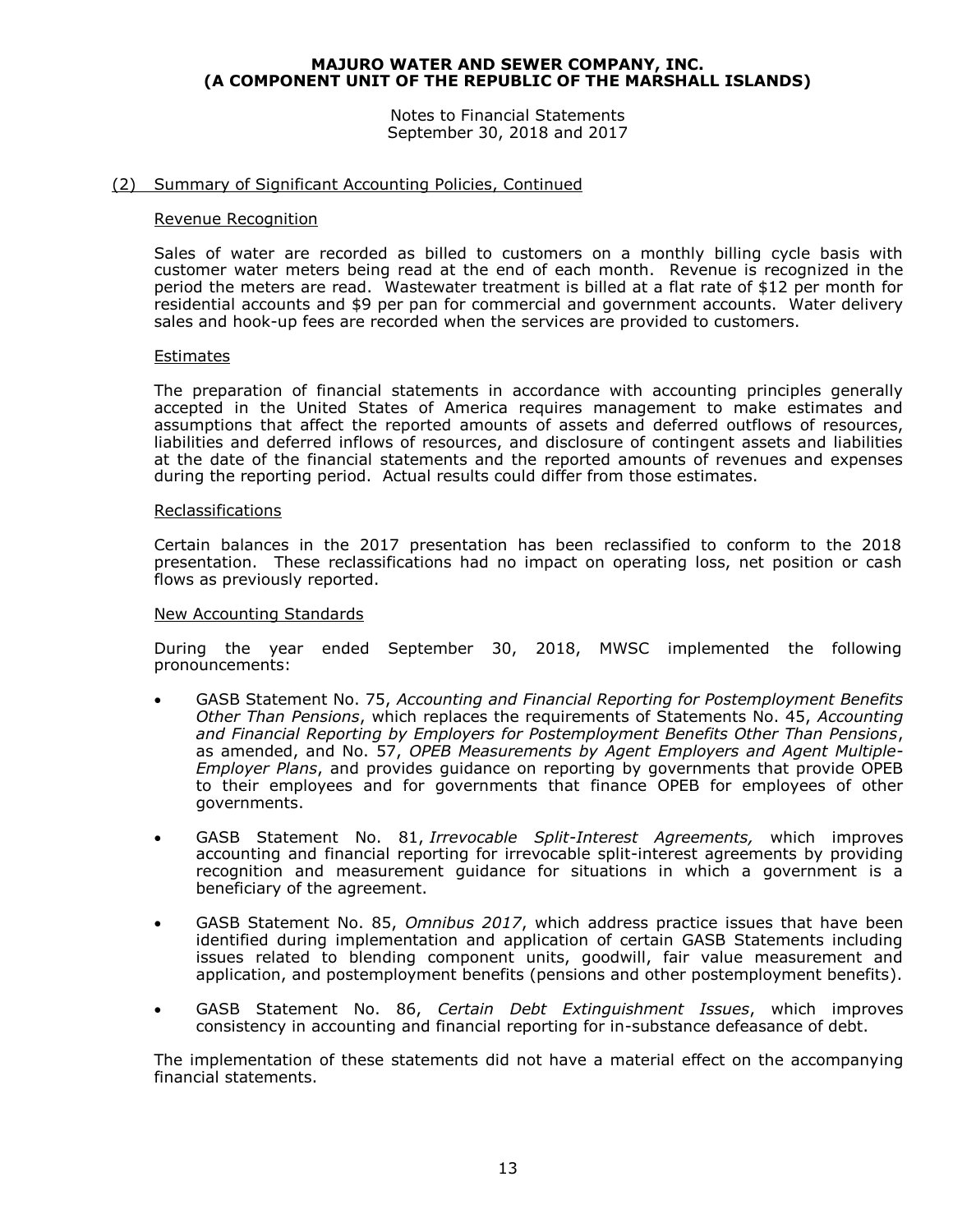Notes to Financial Statements September 30, 2018 and 2017

#### (2) Summary of Significant Accounting Policies, Continued

#### New Accounting Standards, Continued

In November 2016, GASB issued Statement No. 83, *Certain Asset Retirement Obligations*, which addresses accounting and financial reporting for certain asset retirement obligations (AROs) associated with the retirement of a tangible capital asset. The provisions in Statement No. 83 are effective for fiscal years beginning after June 15, 2018. Management does not believe that the implementation of this statement will have a material effect on the financial statements.

In January 2017, GASB issued Statement No. 84, *Fiduciary Activities*, which establishes criteria for identifying fiduciary activities of all state and local governments. The provisions in Statement No. 84 are effective for fiscal years beginning after December 15, 2018. Management does not believe that the implementation of this statement will have a material effect on the financial statements.

In June 2017, GASB issued Statement No. 87, *Leases*, which establishes a single model for lease accounting based on the foundational principle that leases are financings of the right to use an underlying asset. The provisions in Statement No. 87 are effective for fiscal years beginning after December 15, 2019. Management has yet to determine whether the implementation of this statement will have a material effect on the financial statements.

In April 2018, GASB issued Statement No. 88, *Certain Disclosures Related to Debt, including Direct Borrowings and Direct Placements*, which improves the information that is disclosed in notes to government financial statements related to debt, including direct borrowings and direct placements. The provisions in Statement No. 88 are effective for fiscal years beginning after June 15, 2018. Management does not believe that the implementation of this statement will have a material effect on the financial statements.

In June 2018, GASB issued Statement No. 89, *Accounting for Interest Cost Incurred before the End of a Construction Period*, which requires that interest cost incurred before the end of a construction period be recognized as an expense in the period in which the cost is incurred for financial statements prepared using the economic resources measurement focus. The provisions in Statement No. 89 are effective for fiscal years beginning after December 15, 2019. Management does not believe that the implementation of this statement will have a material effect on the financial statements.

In August 2018, GASB issued Statement No. 90, *Majority Equity Interests – an Amendment of GASB Statements No. 14 and No. 61,* which improves the consistency and comparability of reporting a government's majority equity interest in a legally separate organization and the relevance of financial statement information for certain component units. The provisions in Statement No. 90 are effective for fiscal years beginning after December 15, 2018. Management does not believe that the implementation of this statement will have a material effect on the financial statements.

#### (3) Inventory

Spare parts inventory at September 30, 2018 and 2017, consists of the following:

|                         | 2018                       | 2017                           |
|-------------------------|----------------------------|--------------------------------|
| Water<br>Sewer<br>Other | \$269,287<br>59,871<br>429 | \$254,651<br>127,539<br>28,552 |
|                         | \$329,587                  | \$410,742                      |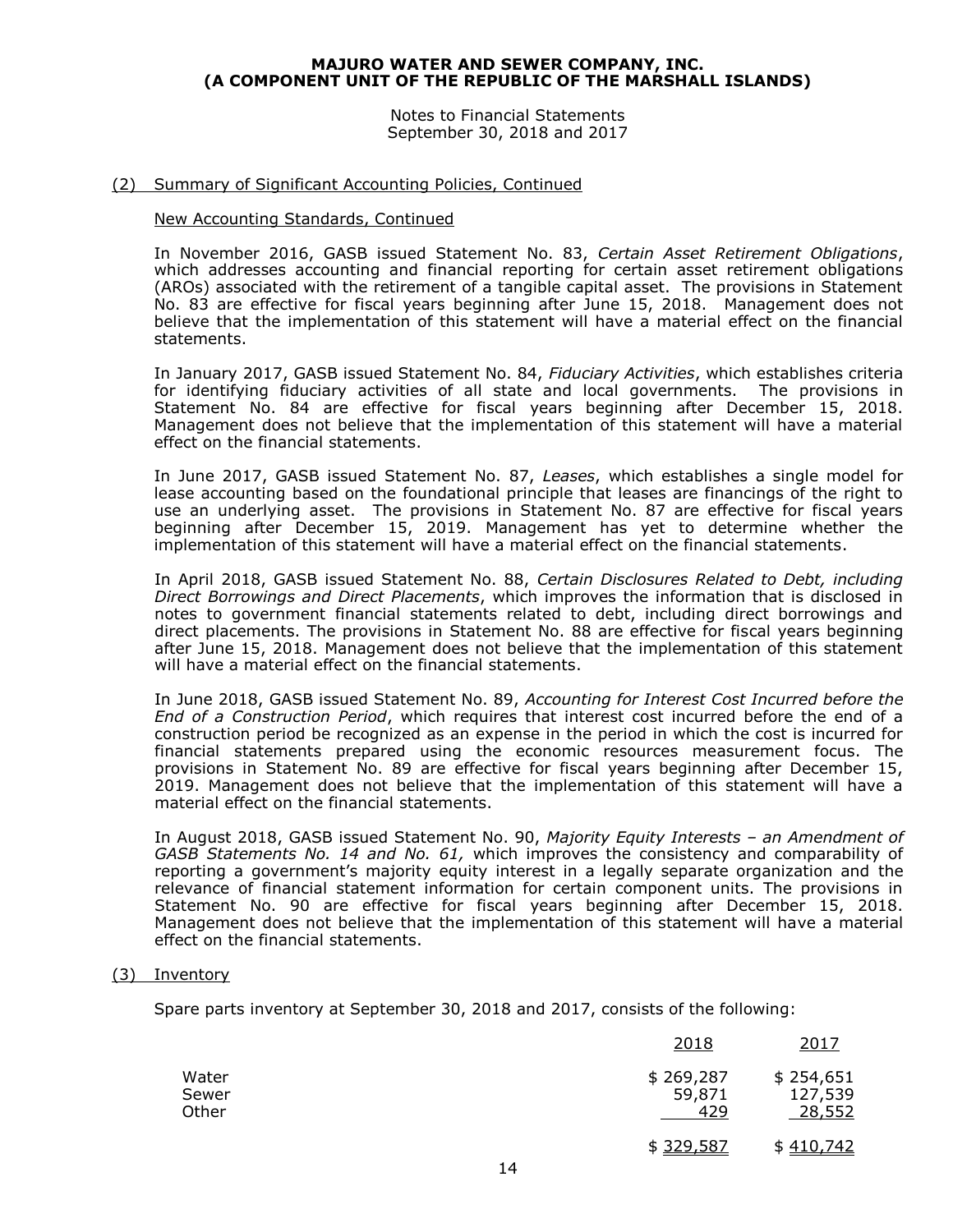Notes to Financial Statements September 30, 2018 and 2017

# (4) Capital Assets

Capital asset activity for the years ended September 30, 2018 and 2017 was as follows:

|                               |                   | 2018             |             |                       |
|-------------------------------|-------------------|------------------|-------------|-----------------------|
|                               | October 1,        |                  |             | September 30,         |
|                               | 2017              | <b>Additions</b> | Retirements | 2018                  |
| Vehicles                      | 255,173<br>\$     | \$               | \$          | \$<br>255,173         |
| Machinery and equipment       | 1,340,594         | 243,925          |             | 1,584,519             |
| Office equipment              | 224,655           | 6,200            |             | 230,855               |
| Buildings and leasehold       |                   |                  |             |                       |
| improvements                  | 952,501           |                  |             | 952,501               |
|                               | 2,772,923         | 250,125          |             | 3,023,048             |
| Less accumulated depreciation |                   |                  |             |                       |
| and amortization              | (1, 106, 419)     | (383, 883)       |             | (1,490,302)           |
|                               | \$1,666,504       | \$ (133,758)     | \$          | \$1,532,746           |
|                               |                   |                  |             |                       |
|                               |                   |                  |             |                       |
|                               | <u>October 1,</u> | 2017             |             |                       |
|                               | <u>2016</u>       | <b>Additions</b> | Retirements | September 30,<br>2017 |
| Vehicles                      | 161,973<br>\$     | \$<br>142,500    | \$ (49,300) | \$<br>255,173         |
| Machinery and equipment       | 699,537           | 665,171          | (24, 114)   | 1,340,594             |
| Office equipment              | 225,917           | 16,028           | (17, 290)   | 224,655               |
| Buildings and leasehold       |                   |                  |             |                       |
| improvements                  | <u>952,501</u>    |                  |             | <u>952,501</u>        |
|                               | 2,039,928         | 823,699          | (90, 704)   | 2,772,923             |
| Less accumulated depreciation |                   |                  |             |                       |
| and amortization              | (901, 588)        | (295, 535)       | 90,704      | (1, 106, 419)         |

During the years ended September 30, 2018 and 2017, MWSC was the beneficiary of certain donated capital assets of \$91,678 and \$554,016, respectively, from foreign donors.

# (5) Restricted Net Position

Restricted net position at September 30, 2018 and 2017, consists of the following:

|                                                                                                                 | 2018      | 2017          |
|-----------------------------------------------------------------------------------------------------------------|-----------|---------------|
| Republic of the Marshall Islands:<br><b>Compact of Free Association Public</b><br>Infrastructure Sector Grants: |           |               |
| Majuro Water and Sewer Capital Upgrade Projects<br>U.S. Government:<br>U.S. Department of the Interior:         | \$277,242 | 85,300<br>\$. |
| Airport Runway Cleanliness and Efficiency Program                                                               | 327,000   |               |
|                                                                                                                 | \$604,242 | 85,300        |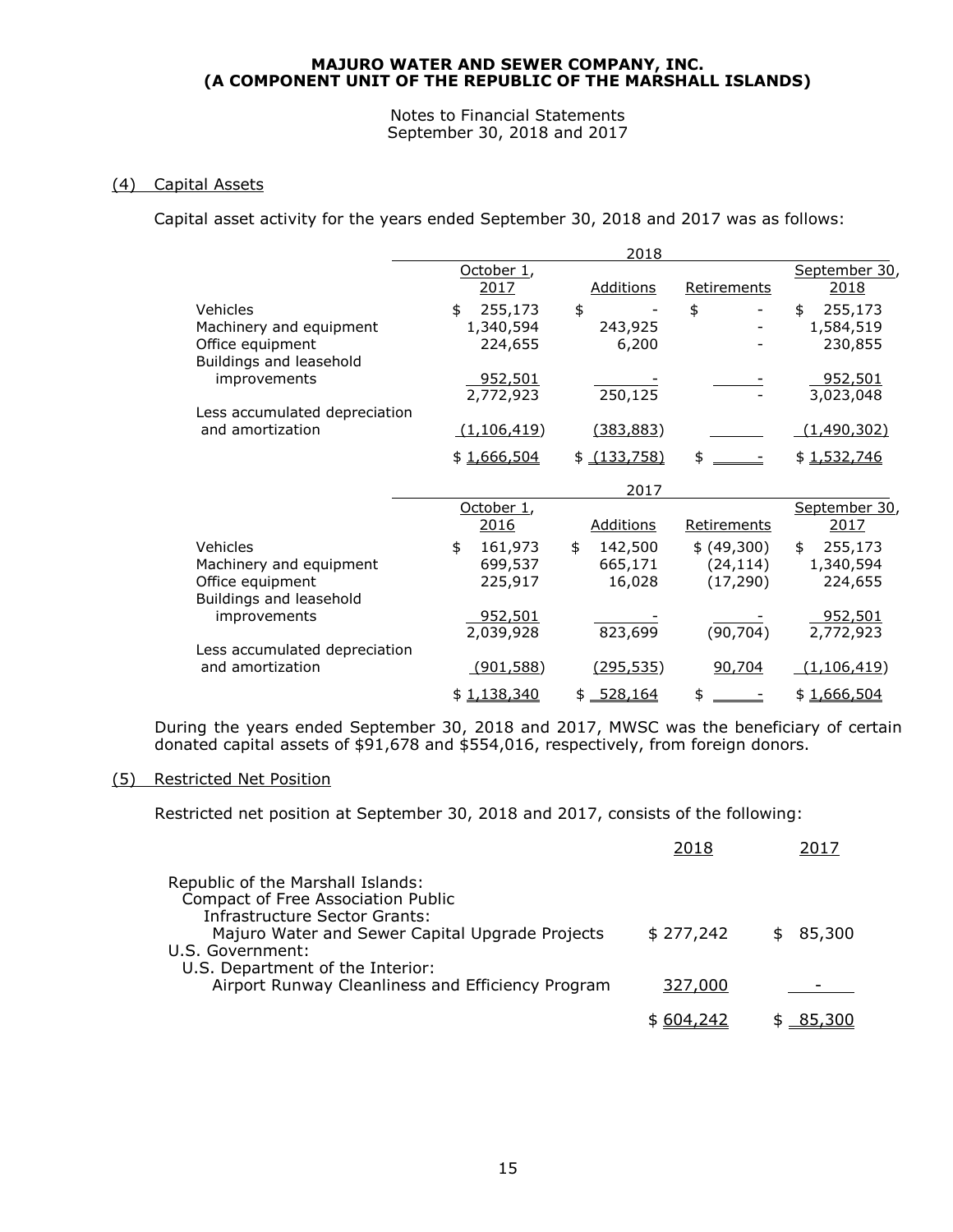Notes to Financial Statements September 30, 2018 and 2017

#### (6) Capital Contributions

Capital contributions for the years ended September 30, 2018 and 2017, consist of the following:

|                                                                      | 2018      | 2017                 |
|----------------------------------------------------------------------|-----------|----------------------|
| U.S. Department of the Interior<br>Republic of the Marshall Islands: | \$327,000 | \$<br>$\blacksquare$ |
| Compact of Free Association Public Infrastructure Sector             | 208,325   |                      |
| Government of Japan                                                  | 91,678    | 603,216              |
| <b>RMI Ports Authority</b>                                           |           | 41,600               |
|                                                                      | \$627,003 | \$644,816            |

#### (7) Employee Retirement Plan

MWSC together with KAJUR and MEC have implemented a RMI defined contribution retirement savings plan (the Plan) for their respective employees, whereby employees eighteen years and older are eligible to participate upon one year of employment. Plan participants may contribute any amount of their salaries to be matched 100% by their respective employers up to 10% of base salaries. Withdrawal from the Plan occurs upon termination of employment, death, or financial hardship. Plan assets are held in a trust fund administered by a trustee in accordance with the trust agreement. Management has the authority to establish or amend Plan provisions and contribution requirements. MWSC contributed \$13,917 and \$11,915 to Plan participant accounts during the years ended September 30, 2018 and 2017, respectively, and total combined plan assets were \$1,490,260 and \$1,163,871 as of September 30, 2018 and 2017, respectively.

#### (8) Related Party Transactions

MWSC is a component unit of RepMar and is therefore affiliated with all RepMar-owned and affiliated entities. MWSC's utility service is provided to RepMar and all RepMar-owned and affiliated entities. Services are extended to these entities at more favorable terms and conditions than those afforded to third parties. MWSC utilizes services from certain affiliated entities at substantially more favorable terms and conditions than those provided to third parties.

During the years ended September 30, 2018 and 2017, RepMar made direct payments to a vendor of \$16,250 and \$1,350,850, respectively, on behalf of MWSC for a feasibility study for potential future capital improvements associated with the water reservoir. These payments were made from the Compact of Free Association Public Infrastructure Sector Grant. The total amount of the allocated grant amounted to \$1,800,000.

A summary of related party transactions for the years ended September 30, 2018 and 2017, and related receivable and payable balances as of September 30, 2018 and 2017, is as follows:

|                                                                                                |                     |                         | 2018                   |                     |
|------------------------------------------------------------------------------------------------|---------------------|-------------------------|------------------------|---------------------|
|                                                                                                | Revenues            | Expenses                | Receivables            | Payables            |
| RepMar<br>Marshalls Energy Company, Inc. (MEC)<br>Marshall Islands National Telecommunications | \$377,628<br>14,230 | 14,048<br>\$<br>471,207 | $$34,527$ \$<br>49,751 | 13,467<br>2,841,192 |
| Authority<br>Marshall Islands Social Security Administration                                   | 1,483<br>414        | 25,850<br>123,586       | 1,155<br>1,106         | 1,740<br>51,379     |
| Majuro Resort, Inc.<br><b>Others</b>                                                           | 44,666<br>65,399    | 10,665<br>12,187        | 6,553<br>3,590         | 2,168<br>9,956      |
|                                                                                                | \$503,820           | 657,543<br>\$           | 96,682<br>\$           | \$ 2,919,902        |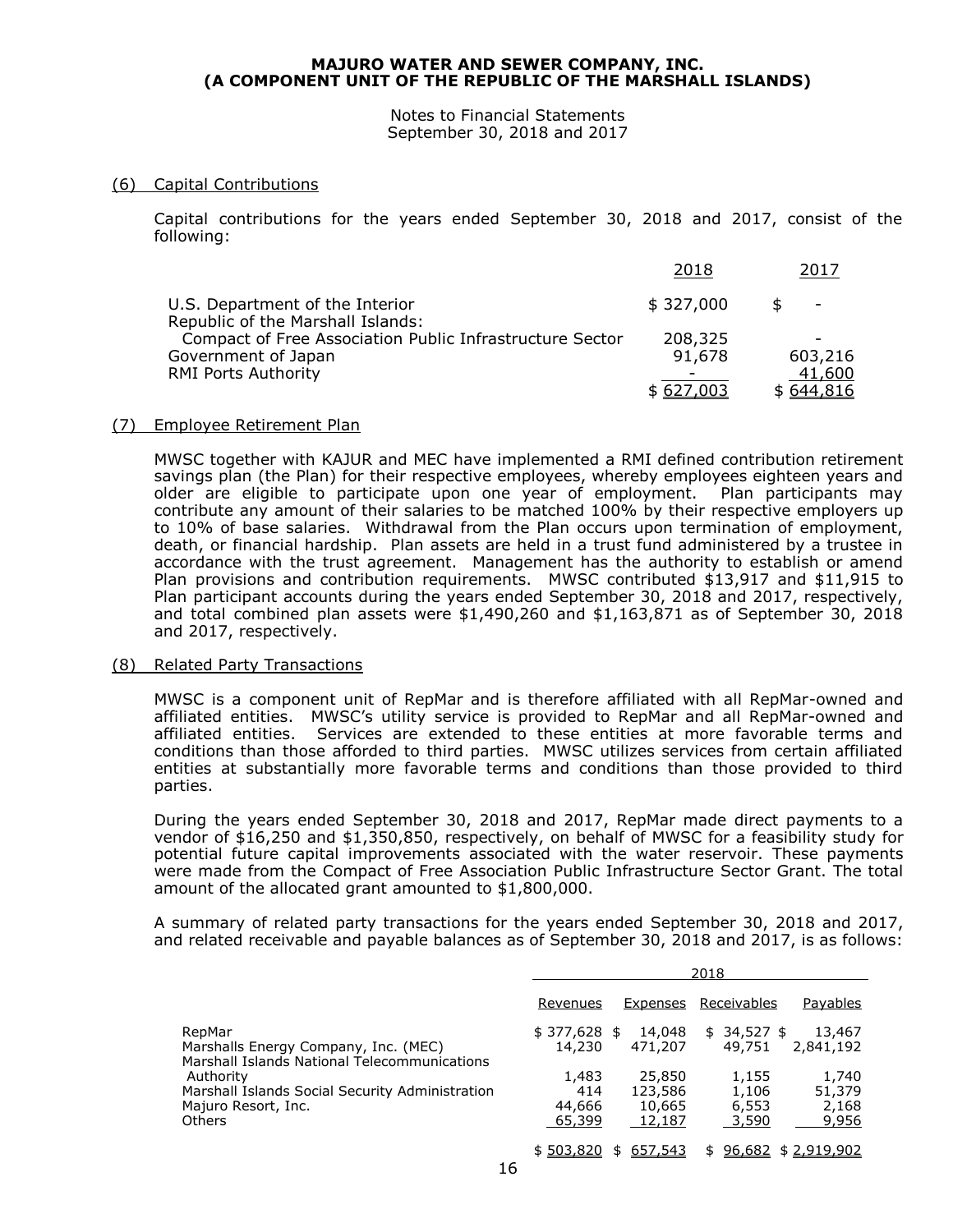Notes to Financial Statements September 30, 2018 and 2017

# (8) Related Party Transactions, Continued

|                                                                                      | 2017      |              |                         |           |
|--------------------------------------------------------------------------------------|-----------|--------------|-------------------------|-----------|
|                                                                                      | Revenues  | Expenses     | Receivables             | Payables  |
| RepMar                                                                               | \$206,867 | 60,034<br>\$ | 58,328 \$<br>\$         | 15,032    |
| Marshalls Energy Company, Inc. (MEC)<br>Marshall Islands National Telecommunications | 16,104    | 425,385      | 51,160                  | 2,566,501 |
| Authority                                                                            | 6,926     | 18,287       | 6,354                   |           |
| Marshall Islands Social Security Administration                                      | 661       | 139,447      | 1,164                   |           |
| Majuro Resort, Inc.                                                                  | 47,305    | 2,193        | 10,776                  |           |
| <b>Others</b>                                                                        | 65,686    |              | 57,534                  | 822       |
|                                                                                      | \$343,549 | \$645,346    | $$185.316$ \$ 2.582.355 |           |

Receivables from and payables to affiliates are uncollateralized, are interest free and have no set repayment terms.

#### (9) Commitment

On February 19, 2003, RepMar and MWSC entered into a franchise agreement to provide water and sewer service to the atoll of Majuro. The agreement incorporates a lease agreement for MWSC to lease from RepMar the water and sewer system for a period of ten years at a rate of \$100,000 per annum, commencing three years after the lease is in effect (February 19, 2006).

MWSC is currently delinquent on \$1,000,000 of payments for the franchise agreement dating back to 2003. The delinquent amount is based on a rate of \$100,000 per annum for 10 years.

As of September 30, 2018 and 2017, MWSC did not record the liability per the franchise agreement due to lack of capacity to make the payments in the foreseeable future. MWSC essentially depends on financing from RepMar and MEC to be able to continue as a going concern. Thus, management will negotiate the franchise terms with RepMar. If negotiations fail, MWSC may become liable for the above amounts but management does not believe that it will possess the ability to liquidate that liability.

#### (10) Contingencies

#### Going Concern

The accompanying financial statements have been prepared in conformity with accounting principles generally accepted in the United States of America, which contemplates the continuation of MWSC as a going concern. MWSC has incurred losses from operations of \$916,487 and \$831,716 during the years ended September 30, 2018 and 2017, respectively, and used substantial amount of working capital in its operations resulting in a working capital deficiency of \$2,116,722 at September 30, 2018. Furthermore, at September 30, 2018, total liabilities exceeded total assets by \$583,976.

In view of these matters, realization of a major portion of the assets in the accompanying statement of net position at September 30, 2018, is dependent upon continued operations of MWSC, which, in turn, is dependent upon MWSC's ability to collect and distribute fresh water and wastewater. Management acknowledges that the continuation of MWSC's operations is dependent upon the future financial support of RepMar, compensation by RepMar for the cost of actual utility service provided, the collection of long outstanding utility receivables, and/or significant improvements in operations, among other matters. Additionally, in order for MWSC to continue as a going concern, it may need to delay payments to the Marshalls Energy Company, Inc., a related party, for electricity usage.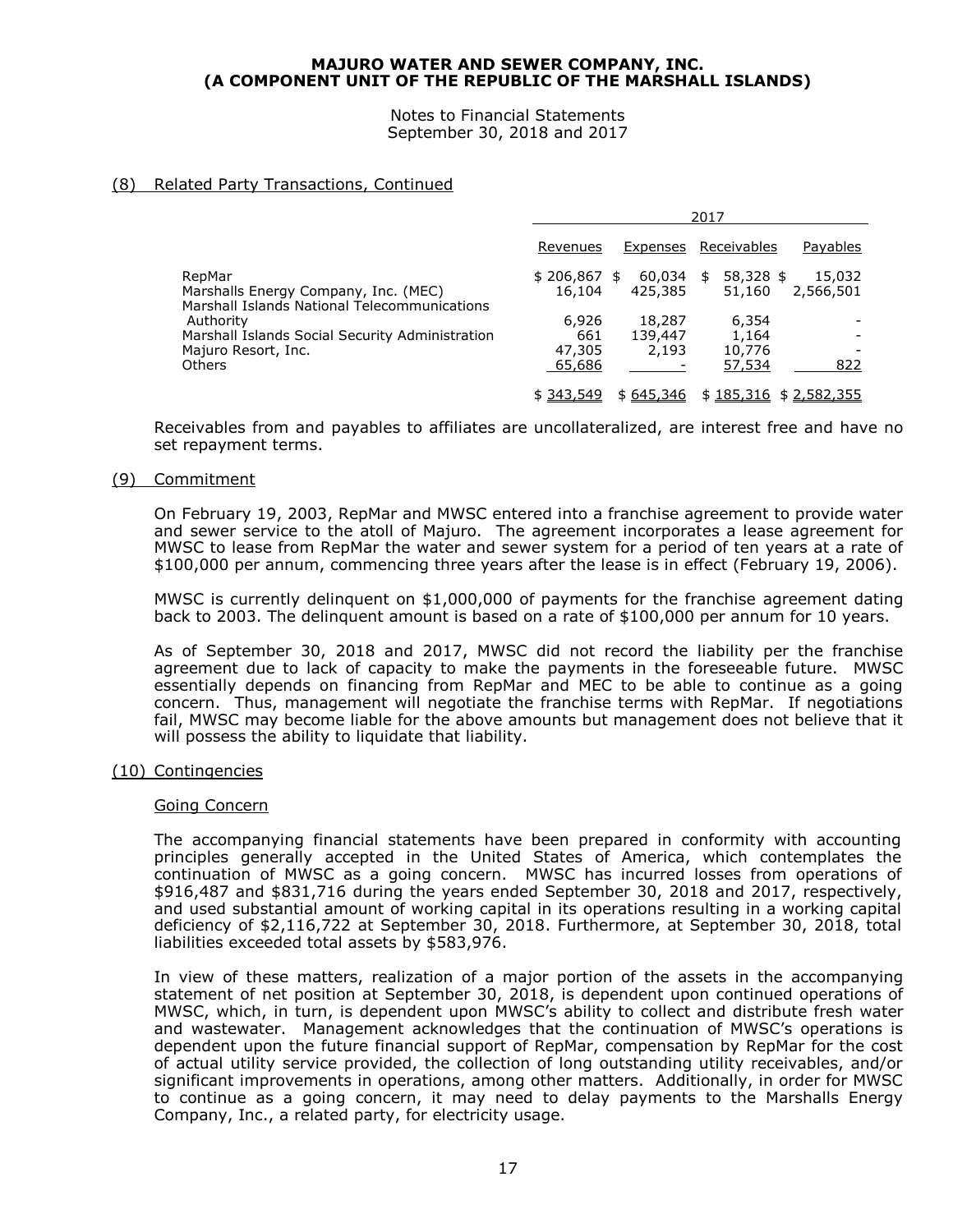Notes to Financial Statements September 30, 2018 and 2017

#### (10) Contingencies, Continued

#### Going Concern, Continued

At September 30, 2018, MWSC has an outstanding liability to MEC amounting to \$2,841,192, of which \$97,018 is under dispute and anticipated by management to be reversed. At September 30, 2018, the accompanying financial statements do not include any adjustments that might result from the outcome of this uncertainty. Management is currently negotiating the settlement of electricity charges with MEC.

#### Federal Grants

MWSC participates in a number of federally assisted grant programs. These programs are subject to financial and compliance audits to ascertain if Federal laws and guidelines have been followed. MWSC's management believes that liabilities, if any, for reimbursement which may arise as a result of these audits will not be material to the financial position of MWSC.

#### (11) Risk Management

MWSC is exposed to various risks of loss related to torts; theft of, damage to, and destruction of assets; errors and omissions; injuries to employees; and natural disasters. MWSC has elected to purchase commercial insurance from independent third parties for the risks of loss to which it is exposed. However, as of September 30, 2018 and 2017, respectively, MWSC is self-insured for any losses that could befall its buildings, equipment and inventory. Claims expenses and liabilities are reported when it is probable that a loss has occurred and the amount of that loss can be reasonably estimated. No losses as a result of these risks have occurred in any of the past three years.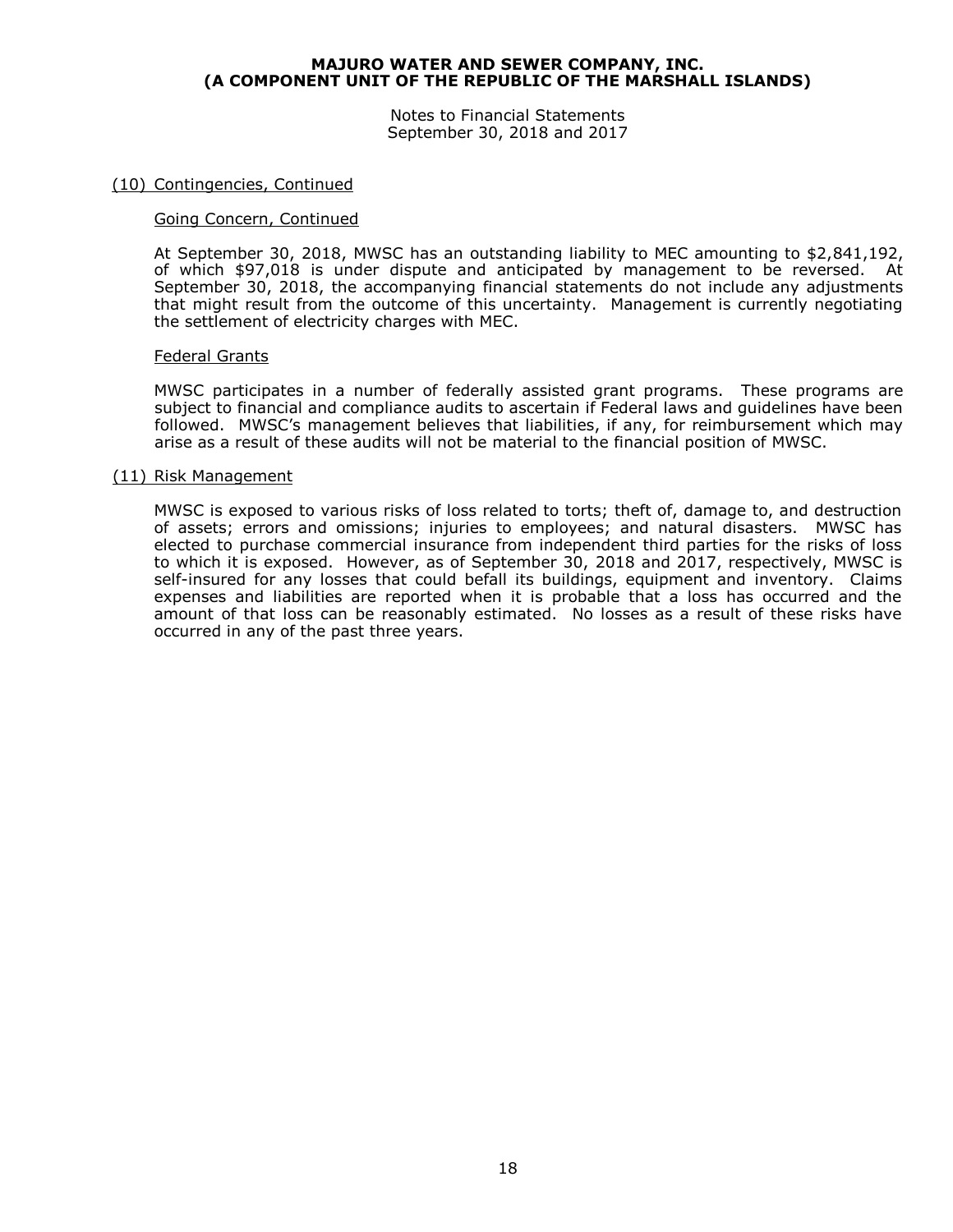# **Deloitte.**

Deloitte & Touche LLP 361 South Marine Corps Drive Tamuning, GU 96913-3973 USA

Tel: +1 (671) 646-3884 Fax: +1 (671) 649-4265

www.deloitte.com

#### **INDEPENDENT AUDITORS' REPORT ON INTERNAL CONTROL OVER FINANCIAL REPORTING AND ON COMPLIANCE AND OTHER MATTERS BASED ON AN AUDIT OF FINANCIAL STATEMENTS PERFORMED IN ACCORDANCE WITH** *GOVERNMENT AUDITING STANDARDS*

Board of Directors Majuro Water and Sewer Company, Inc.:

We have audited, in accordance with the auditing standards generally accepted in the United States of America and the standards applicable to financial audits contained in *Government Auditing Standards* issued by the Comptroller General of the United States, the financial statements of Majuro Water and Sewer Company, Inc. (MWSC), which comprise the statement of net position as of September 30, 2018, and the related statements of revenues, expenses, and changes in net position and of cash flows for the year then ended, and the related notes to the financial statements, and have issued our report thereon dated April 12, 2019. Our report included an emphasis-of-matter paragraph regarding going concern.

# **Internal Control Over Financial Reporting**

In planning and performing our audit of the financial statements, we considered MWSC's internal control over financial reporting (internal control) to determine the audit procedures that are appropriate in the circumstances for the purpose of expressing our opinion on the financial statements, but not for the purpose of expressing an opinion on the effectiveness of MWSC's internal control. Accordingly, we do not express an opinion on the effectiveness of MWSC's internal control.

A *deficiency in internal control* exists when the design or operation of a control does not allow management or employees, in the normal course of performing their assigned functions, to prevent, or detect and correct, misstatements on a timely basis. A *material weakness* is a deficiency, or a combination of deficiencies, in internal control such that there is a reasonable possibility that a material misstatement of the entity's financial statements will not be prevented, or detected and corrected on a timely basis.

Our consideration of internal control was for the limited purpose described in the first paragraph of this section and was not designed to identify all deficiencies in internal control that might be material weaknesses or significant deficiencies. Given these limitations, during our audit we did not identify any deficiencies in internal control that we consider to be material weaknesses. However, material weaknesses may exist that have not been identified.

#### **Compliance and Other Matters**

As part of obtaining reasonable assurance about whether MWSC's financial statements are free from material misstatement, we performed tests of its compliance with certain provisions of laws, regulations, contracts, and grant agreements, noncompliance with which could have a direct and material effect on the determination of financial statement amounts. However, providing an opinion on compliance with those provisions was not an objective of our audit, and accordingly, we do not express such an opinion. The results of our tests disclosed no instances of noncompliance or other matters that are required to be reported under *Government Auditing Standards*.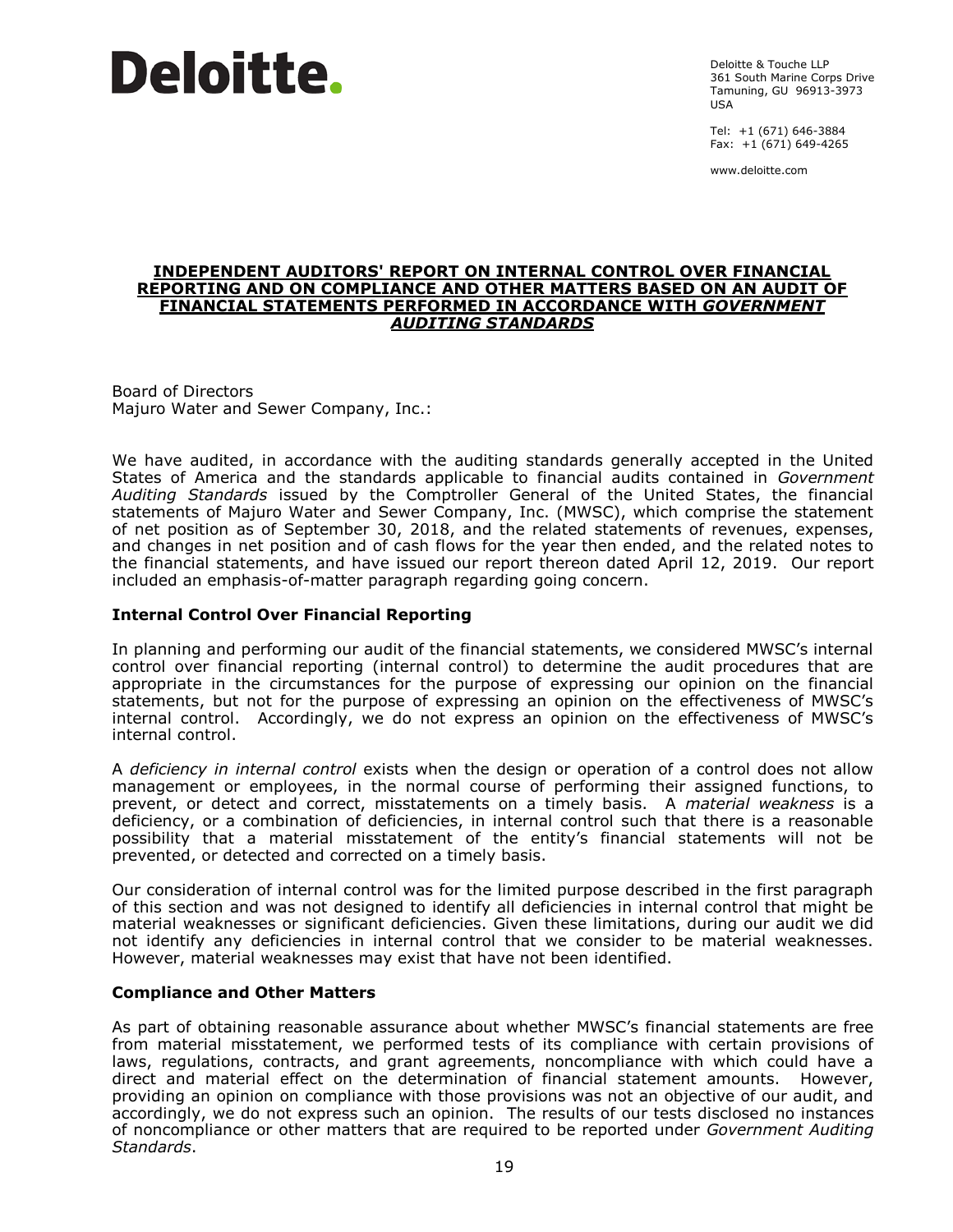# **Deloitte.**

# **Purpose of this Report**

The purpose of this report is solely to describe the scope of our testing of internal control and compliance and the results of that testing, and not to provide an opinion on the effectiveness of the entity's internal control or on compliance. This report is an integral part of an audit performed in accordance with *Government Auditing Standards* in considering the entity's internal control and compliance. Accordingly, this communication is not suitable for any other purpose.

Varket

April 12, 2019